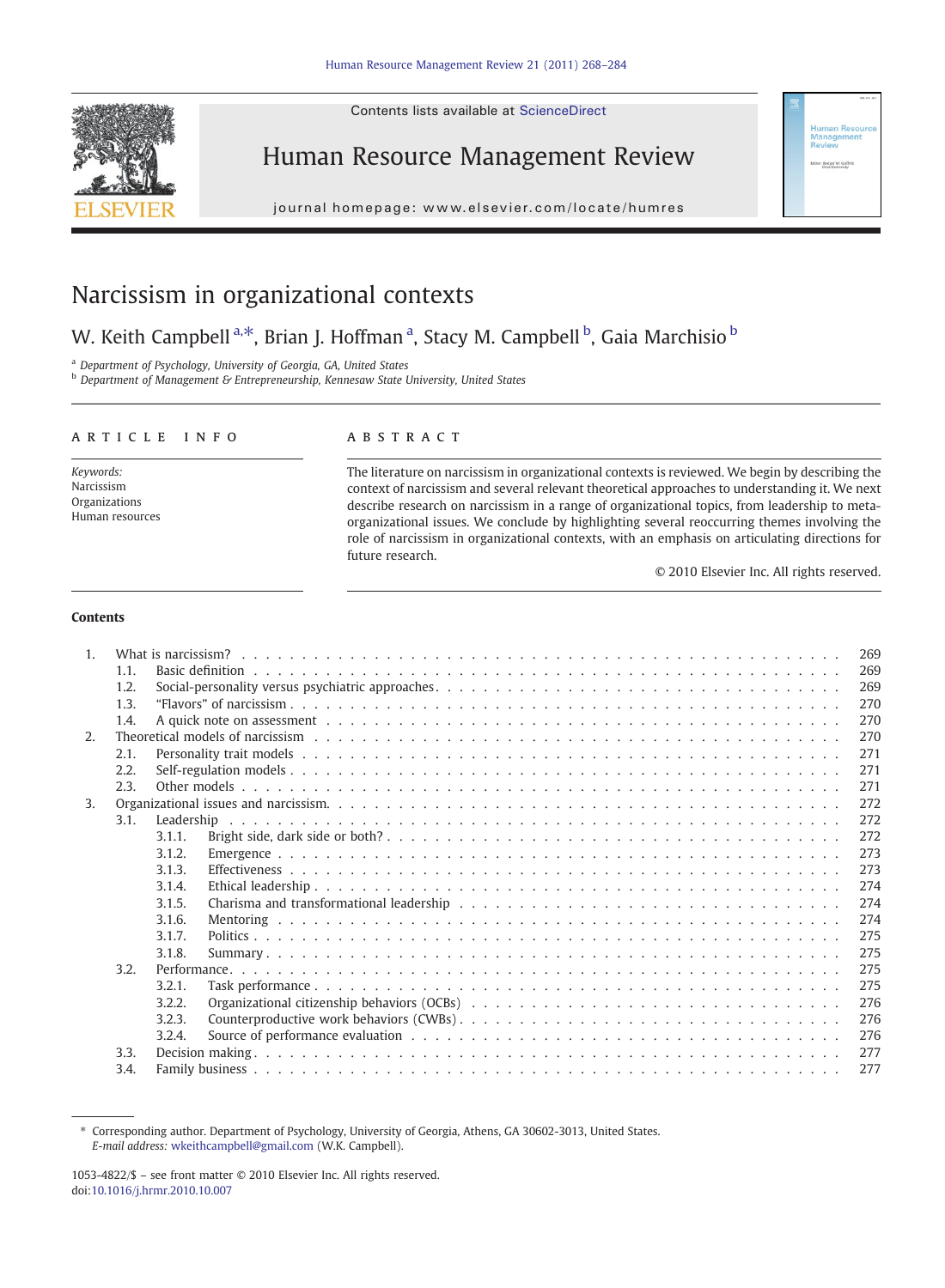| 3.6. |  |  |
|------|--|--|
|      |  |  |
|      |  |  |
|      |  |  |
|      |  |  |
|      |  |  |

Narcissism has been used with increasing frequency to describe behavior in organizations, most notably in the process of explaining the destructive behaviors of CEO's and politicians. This increase in public attention has coincided with an increase in research attention on narcissism from those in organizational behavior as well as industrial–organizational and social-personality psychology. Hampering this increase in research interest, however, is confusion about the construct of narcissism. This confusion stems from the fact that narcissism is (a) complex and (b) the purview of several disciplines who do not engage in significant cross-talk. Our goal is thus to present an empirical and theoretical multidisciplinary integration of research on narcissism in organizations. We begin by defining narcissism, as well as the models used to describe it. We then address several organizational issues involving narcissism, starting with the historically important area of leadership, continuing with some of the key areas of interest in human resource management such as work performance, decision making, and generational issues, and ending with the role of narcissism as a meta-organizational issue.

# 1. What is narcissism?

# 1.1. Basic definition

Narcissism is a relatively stable individual difference consisting of grandiosity, self-love and inflated self-views (For reviews see [Campbell, Brunell, & Finkel, 2006; Morf & Rhodewalt, 2001](#page-13-0)). It is useful to think of narcissism as containing three components: the self, interpersonal relationships and self-regulatory strategies. First, the narcissistic self is characterized by positivity, "specialness" and uniqueness, vanity, a sense of entitlement and a desire for power and esteem. Second, narcissistic relationships contain low levels of empathy and emotional intimacy. In their place, there are (often numerous) shallow relationships that can range from exciting and engaging to manipulative and exploitative. Third, there are narcissistic strategies for maintaining inflated self-views. For example, narcissists seek out opportunities for attention and admiration, brag, steal credit from others, and play games in relationship. When narcissists are successful at this, they feel good—they report high self-esteem and positive life satisfaction [\(Sedikides, Rudich, Gregg, Kumashiro, & Rusbult, 2004\)](#page-16-0). When they are unsuccessful, they evidence aggression and sometimes anxiety and depression ([Bushman & Baumeister, 1998; Miller, Campbell, & Pilkonis, 2007](#page-13-0)).

# 1.2. Social-personality versus psychiatric approaches

Narcissism is a construct that appears widely in both the social-personality literature and the clinical psychology and psychiatric literature. The social-personality literature conceptualizes narcissism as a trait that is normally distributed in the population and for which there is no qualitative cut-off (taxon) for elevated narcissism ([Foster & Campbell, 2007](#page-14-0)). Narcissism is related to other "normal" variables like self-esteem, Machiavellianism and (subclinical) psychopathy [\(Paulhus & Williams, 2002\)](#page-15-0).

The clinical and psychiatric literature conceptualizes narcissism as a personality disorder (NPD). NPD refers to an enduring and inflexible character structure associated with grandiosity, a lack of empathy and a desire for admiration. The DSM-IV lists 9 specific symptoms of narcissism (e.g., "Shows arrogant, haughty behaviors or attitudes"; "Believes that he or she is 'special' and unique and can only be understood by, or should associate with, other special or high-status people [or institutions])( [American Psychiatric](#page-13-0) [Association, 2000](#page-13-0)). To be diagnosed as having NPD, an individual must have 5 of 9 of these traits. Importantly, however, the narcissism must also cause distress or impairment. An individual can be haughty, lack empathy, exploit others, and have an inordinate sense of entitlement, but if he or she feels okay about him or herself, has reasonable relationships and is performing at work reasonably well, this would not be considered NPD. The result is that the point prevalence of NPD is relatively low, while the prevalence of those with narcissistic symptoms (but without the sufficient distress to cross the line into the clinical disorder) is much larger (e.g., [Stinson et al., 2008\)](#page-16-0). This pattern of characteristics is sometimes known as subclinical narcissism.

There is a good deal of debate regarding the relationship between trait narcissism and NPD. The latest research examining clinically assessed NPD and trait narcissism in both normal and clinical samples, however, shows that, at least at the level of personality structure, trait narcissism and NPD are very similar. Given this, we believe that it is best to focus on trait narcissism rather than NPD in the workplace. Certainly, there are those in organizations that cross the line into NPD, but holding to the bright line of clinical diagnosis might cause us to miss many of the more common occurrences of narcissism.

Finally, we want to note one caveat with our approach to narcissism in this article. The work described below is going to largely ignore the large body of work on narcissism and narcissistic personality disorder (NPD) in the psychoanalytic and psychodynamic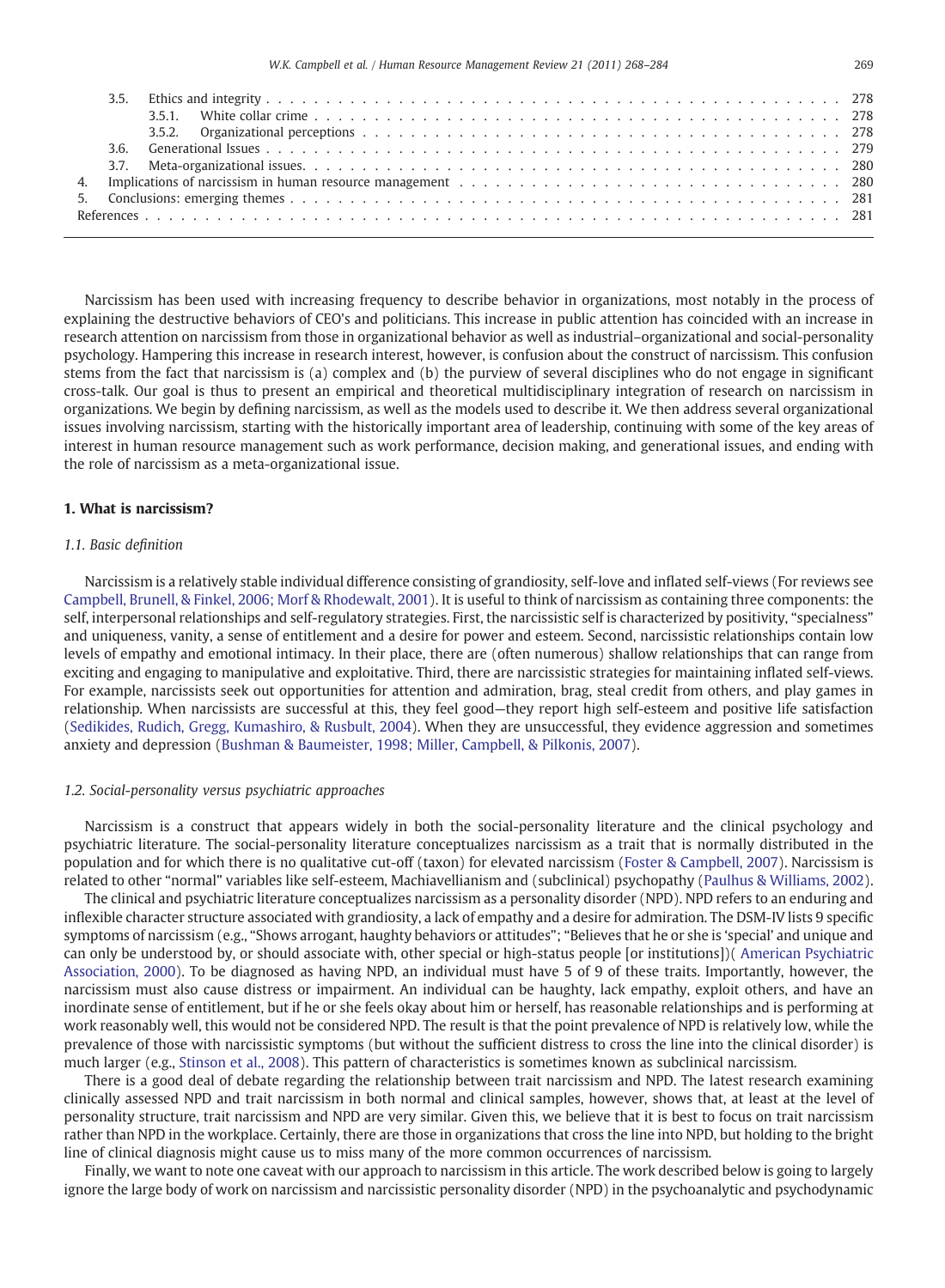area. Much of this work is engaging and even brilliant—Freud's views on narcissism, projection and charismatic leadership, for example, are fascinating—but this line of thought is a potential quagmire for many researchers. First, the terminology and models are both varied across writers and largely intractable to the uninitiated. Second, the scientific data are thin. Third, work in this area has declined significantly over the decades with the exception of a few top psychiatry departments where innovative clinical models and treatments are still being developed. Finally, we now have almost 30 years of empirical data and theory on trait narcissism from social-personality, I–O and clinical psychology on which to draw. For those interested in the psychodynamic approach to narcissism, a good source would be an edited volume like the Essential Papers on Narcissism ([Morrison, 1986](#page-15-0)).

# 1.3. "Flavors" of narcissism

Part of the confusion in research and practice on narcissism stems from the existence of multiple "flavors" or forms of narcissism. The current research literature contains an emerging agreement on two primary forms of narcissism: grandiose narcissism (a.k.a. grandiose-agentic, phallic, etc.) and vulnerable narcissism (a.k.a. grandiose-vulnerable, hypersensitive, etc.). When one brings to mind the classic narcissist in the workplace, especially at the CEO level, one is likely to be thinking about a grandiose narcissist. Someone who is (over)confident, extraverted, high in self-esteem, dominant, attention seeking, interpersonally skilled and charming, but also unwilling to take criticism, aggressive, high in psychological entitlement, lacking in true empathy, interpersonally exploitative and grandiose or even haughty. In contrast, when one thinks of the narcissist who might intentionally seek psychotherapy, one is likely to think of a vulnerable narcissist: someone who is hostile, thinks the world is unfairly stacked against him/her, is high in psychological entitlement but also has low self-esteem, is depressed and anxious ([Miller & Campbell, 2008; Miller et al., in press\)](#page-15-0).

Both of these forms of narcissism have different reported etiologies. The grandiose form seems to emerge in part from parental overvaluation; whereas the vulnerable form seems to emerge from parental coldness (e.g., [Otway & Vignoles, 2006\)](#page-15-0). Both also have different nomological networks. Grandiose narcissism is linked to antisocial personality and psychopathy; vulnerable narcissism is linked to borderline personality disorder. In the realm of impulsivity, grandiose narcissism is linked primarily to sensation seeking and approach orientation; whereas vulnerable narcissism is linked to a broad spectrum of impulse control problems.

Our review focuses primarily on grandiose narcissism. Grandiose narcissism is of particular concern to organizations, especially when discussing leadership and decision making. There is also far more data on grandiose narcissism. That said, we encourage researchers to separate and test these forms of narcissism in their research.

# 1.4. A quick note on assessment

The significant majority of research on narcissism in social-personality psychology uses the narcissistic personality inventory (NPI; [Raskin & Terry, 1988\)](#page-15-0). The NPI is a self-report, 40-item forced choice measure with items like "if I ruled the world it would be a much better place," "I think I am a special person," and "I like to look at myself in the mirror." The NPI is a psychometrically sound instrument but is also characterized by a very unstable factor structure, with arguments made for 7, 4, 3, and 2 factors. The NPI is considered a measure of grandiose narcissism. The NPI is also relatively long and thus inefficient to administer. As a consequence, a 16-item version has been developed and gained some traction for use when time is at a premium [\(Ames, Rose, & Anderson, 2006](#page-13-0)). Other self-report measures for assessing grandiose narcissism include the narcissism subscale of the California psychological inventory (CPI; [Gough & Bradley, 1996](#page-14-0); [Wink & Gough, 1990\)](#page-16-0). The narcissism index of the CPI includes 49 true–false items that assess authority, inflated self-views, and attention seeking. Robert Hogan has also validated a "bold" scale that captures narcissistic features as part of his larger assessment package. This assessment focuses on the agentic, extraverted aspects of narcissism ([Hogan](#page-14-0) [& Hogan, 2009](#page-14-0)). Vulnerable narcissism is also amenable to self-report. Common measures include the hypersensitive narcissism scale (HSNS; [Wink & Gough, 1990](#page-16-0)) and the newer pathological narcissism inventory (PNI; [Pincus et al., 2009](#page-15-0)).

For those interested in a more clinically grounded assessment, self-report measures are also available. These narcissism assessments are typically part of larger scales, and include the personality disorders questionnaire (PDQ-IV; [Hyler, 1994](#page-14-0)), the Dimensional Assessment of Personality Pathology (DAPP-BQ; [Livesley, 2006](#page-15-0)); and the Millon Clinical Multiaxial Inventory-III (MCMI-III; [Millon, 1994](#page-15-0)). For a structured clinical interview, the Structured Clinical Interview for DSM-IV-TR Axis II Personality Disorders (SCID-II; [First, Gibbon, Spitzer, Williams, & Benjamin, 1997](#page-14-0)) is useful.

Finally, there is the option of computing NPD profiles from facet level NEO data using of existing profiles of NPD (see [Miller](#page-15-0) [et al., in press,](#page-15-0) for an example of this method). This approach is exciting in that any researcher with existing facet level NEO data from an organization can compute NPD profiles. Of the clinical measures, the MMCI, SCID-II and NEO NPD profile more clearly assess grandiose narcissism.

# 2. Theoretical models of narcissism

There is no clear "right" or "wrong" way to think about narcissism. Instead, there are several approaches or models that are useful for understanding narcissism. Each of these models will have utility for some research questions and/or when certain data are available. Our approach is to think of these models as lenses or focus settings: one can move back and forth in applying these models based on the nature of their question and the context of their research.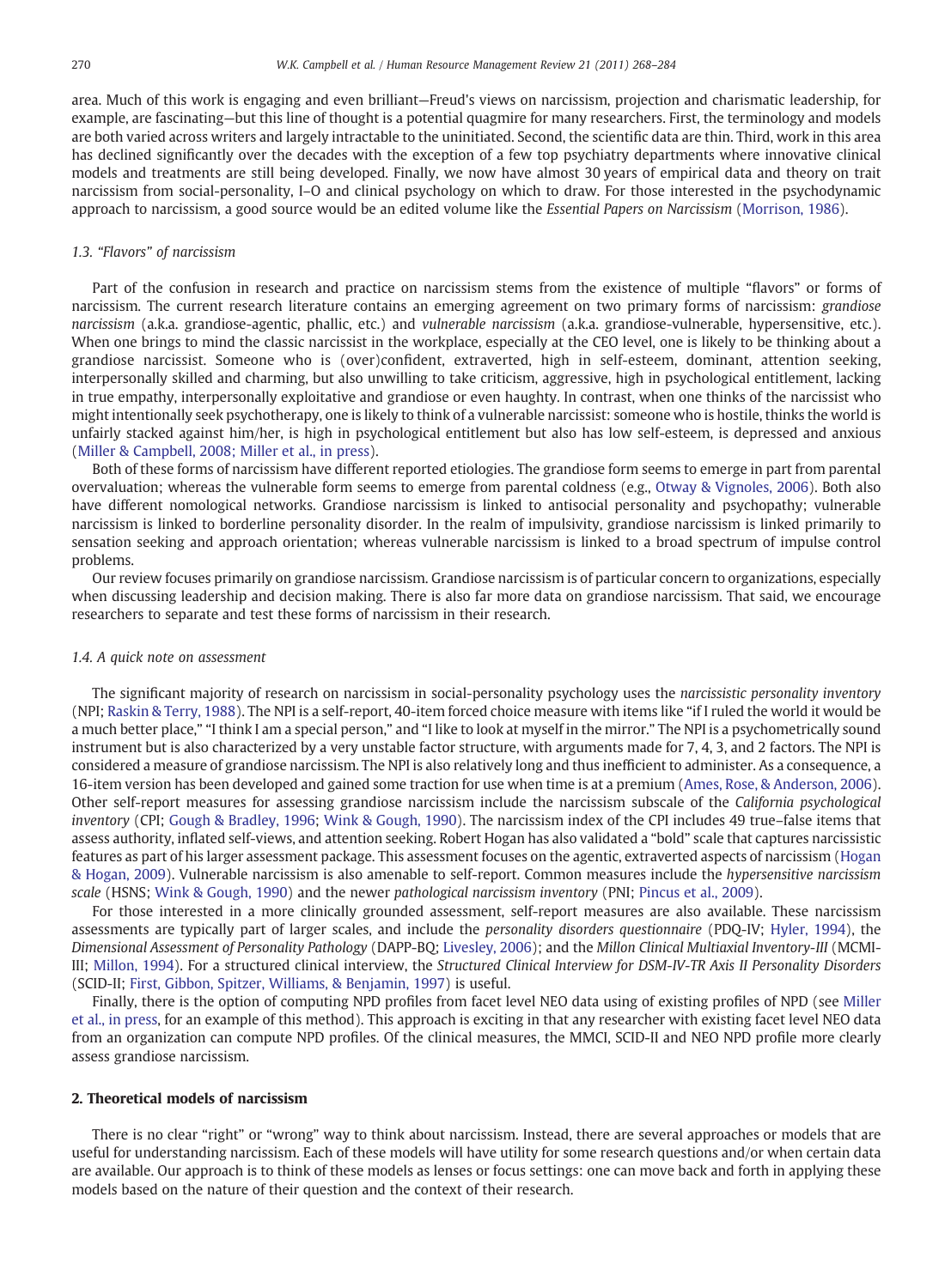# 2.1. Personality trait models

The trait approach to narcissism considers narcissism to be a personality trait that can be described in terms of broader trait model such as the Big Five, Interpersonal Circumplex, Five Factor Model (FFM) or HEXACO. The most common description of narcissism (especially when assessed with the FFM or Big Five) is that grandiose narcissists are "disagreeable extraverts" ([Paulhus,](#page-15-0) [2001](#page-15-0)). That is, narcissism is primary characterized by high scores on extraversion and low scores on agreeableness. There is some nuance to this description, however, in that the different measures capture slightly different constructs when assessing agreeableness. As a result, the correlations with agreeableness assessed by the BFI are smaller than those assessed with the NEO-PI [\(Miller & Maples, in press](#page-15-0)).

One of the many advantages of the personality approach is that it allows us to compare different flavors of narcissism using the same metric (e.g., the FFM). Using this approach, for example, vulnerable narcissism is characterized by disagreeableness but also neuroticism, making them best thought of as "disagreeable neurotics" ([Miller et al., in press](#page-15-0)). The FFM is especially useful in that the facet level data allow even more fine grained analysis.

# 2.2. Self-regulation models

Self-regulation models of narcissism focus on how various components such as the narcissistic self, motivations, relationships and self-regulatory strategies interact in a dynamic way to drive narcissistic behavior. These models have been developed primarily for grandiose narcissism at this point. The narcissistic self is typically inflated; that is, narcissists think that they are better than they are. The pattern of this inflation, however, is such that it is primarily in agentic domains (e.g., power, status, physical attractiveness, and creativity) rather than communal domains (e.g., caring, empathy and concern; [Campbell, Bosson,](#page-13-0) [Goheen, Lakey, & Kernis, 2007; Campbell, Rudich, & Sedikides, 2002](#page-13-0)). The primary motivators of narcissistic behaviors include selfenhancement (i.e., the desire to increase or maintain the positivity of the self), a sense of entitlement [\(Campbell, Bonacci, Shelton,](#page-13-0) [Exline, & Bushman, 2004](#page-13-0)), a need for power ([Carroll, 1987](#page-14-0)) and approach orientation ([Foster & Trimm, 2008](#page-14-0)). This later motivation suggests that narcissists are focused more on approaching success or sensation seeking than avoiding failure or minimizing anxiety. Self-regulatory strategies are used by narcissists to self-enhance, maintain a sense of entitlement, keep power and social status, etc. There is a vast array of narcissistic self-regulatory strategies. As noted, examples include attention seeking and bragging [\(Buss & Chiodo, 1991](#page-13-0)), also fame seeking ([Young & Pinsky, 2006](#page-16-0)), acquisition of trophy romantic partners [\(Campbell,](#page-13-0) [1999](#page-13-0)), and self-serving biases [\(Campbell, Reeder, Sedikides, & Elliot, 2000\)](#page-14-0).

Typical to most self-regulatory models is an affective or emotional component. Narcissism can be associated with pride, esteem or excitement when self-regulatory goals are met (e.g., [Sedikides et al., 2004; Tracy, Cheng, Robins, & Trzesniewski, 2009\)](#page-16-0), and with anger and aggression when self-regulatory goals are thwarted (e.g., [Rhodewalt & Morf, 1998\)](#page-15-0).

Also key to self-regulatory models is a feedback mechanism. This might be more easily seen in an example: John thinks he is special and talented, so he seeks fame and attention in his local business community. He is successful and this feels good. He becomes more confident and socially prominent. He then leaves his current spouse and marries a younger and more attractive wife (his related lack of empathy for his significant others makes this relatively easy to do). When he attends business functions with his trophy spouse, he feels a sense of power and excitement. This status is apparent to others in the business community who both admire and want to associate with him. John also feels entitled to a special life consistent with his status. To this end, he begins to embezzle money from his company and has a series of romantic affairs. When confronted by his spouse about this, he tries manipulation and charm. When that doesn't work he becomes angry and abusive. This dynamic, of course, can continue to feedback in a variety of ways.

Two prominent self-regulation approaches are the agency model (e.g., [Campbell, Brunell, & Finkel, 2006\)](#page-13-0) and the dynamic selfregulatory model of narcissism (e.g., [Morf & Rhodewalt, 2001\)](#page-15-0). These vary in some ways (e.g., the agency model focuses on agentic self-conceptions, approach orientation and social skills; whereas the dynamic self-regulatory model looks at more cognitive, affective, and protective processes). Nevertheless, they share a basic conceptualization of narcissism as a self-regulatory process that is very useful for conceptualizing a host of narcissistic behaviors.

# 2.3. Other models

There are several other models of narcissism that are useful under certain contexts. First, the contextual reinforcement model [\(Campbell & Campbell, 2009\)](#page-13-0) focuses on narcissism as a trait that is adaptive in certain contexts; we will discuss this model in more detail later in the article. Second, the addiction model ([Baumeister & Vohs, 2001\)](#page-13-0) conceptualizes narcissism as an addiction to attention, status and positive feedback. We have found this model useful when discussing narcissism with individuals who are both narcissistic and successful but have some awareness that the rush they experience from public attention is addictive and will ultimately be destructive. Third, the *chocolate cake model* of narcissism [\(Campbell, 2005\)](#page-13-0) focuses on the experience of starting relationships with narcissistic individuals. While developed for romantic relationships, it applies well to selecting leaders, employees or coworkers. Relationships with narcissistic individuals are like eating chocolate cake. They are appealing and exciting, and initially far better than relationships with non-narcissists. Over time, however, these exciting leaders/workers/partners turn out to be dishonest, controlling, and not concerned with your interests. In the same way, chocolate cake makes you feel sluggish, depressed an unhealthy 20 min after you eat it. In contrast, eating healthy food—like picking morally decent work partners or leaders, doesn't have all the upfront excitement, but results in a much better long term outcome. Finally, we should mention that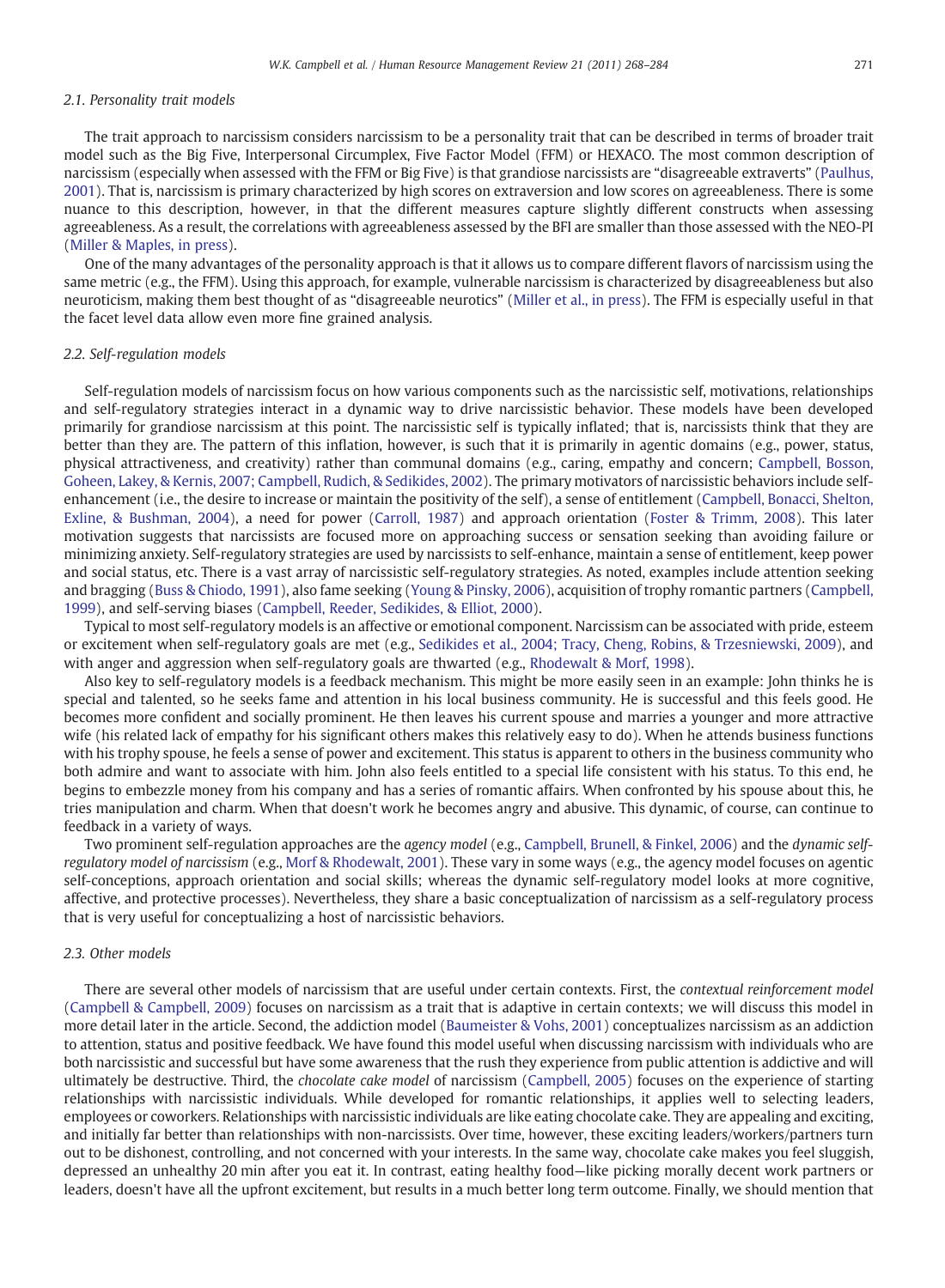there are a growing number of sophisticated evolutionary approaches to narcissism (e.g., [Holtzman & Strube, in press\)](#page-14-0) that might be useful for organizational researchers who are interested in evolutionary theory. These models typically focus on short-term mating strategies as the core of narcissism, and then derive other social behaviors from those strategies. This might seem irrelevant to an organizational environment, but the relevance becomes apparent when one contemplates the number of leaders who have been destroyed by their predilection for infidelity and short-term relationships.

# 3. Organizational issues and narcissism

Despite voluminous literature investigating narcissism, coverage of this construct is somewhat spotty in the organizational sciences. Furthermore, most research is theoretical in nature, with very little empirical work addressing this topic. To be sure, some areas have developed a literature base on narcissism (e.g., leadership); yet, in most content areas existing research does not reveal what, if any, role narcissism plays in organizations. Accordingly, this review relies on existing organizational research, when possible, but also pulls heavily from the accumulated literature on narcissism stemming from the broader psychological literature. In doing so, we hope to shed light on the role of narcissism in organizations by outlining key trends in existing organizational research, discussing suggestive findings stemming from other disciplines, and ultimately, we hope, providing a starting place for organizational researchers interested in the potential influence of narcissism on organizational functioning. Although the topics we cover are in no way exhaustive, they do represent a reasonable cross section of organizational topics including those that, in our view, reflect the areas that narcissism has or most naturally can be linked.

# 3.1. Leadership

The link between narcissism and leadership has long been recognized, with early psychological treatments of narcissism linking narcissism and leadership ([Freud, 1950\)](#page-14-0). Indeed, narcissists are likely to be perceived by others as self-confident and outgoing, two characteristics that occupy a prominent place in the perception of leadership [\(Lord, Foti, & DeVader, 1984](#page-15-0)). As noted by [Kets de Vries and Miller \(1984\):](#page-14-0)

Narcissistic personalities … are frequently encountered in top management position. Indeed it is only to be expected that many narcissistic people, with their need for power, prestige, glamour, eventually end up seeking leadership positions. Their sense of drama, their ability to manipulate others, their knack for establishing quick, superficial relationships serve them as well. (p. 32)

Yet, despite clear conceptual overlap between the characteristics of narcissists and those commonly associated with leaders, leadership research has traditionally focused on the positive characteristics of leaders, with far less attention to the role of negative characteristics (cf., [Hoffman, Woehr, Maldegan, & Lyons, 2010\)](http://www.doi:10.1007/s00395-008-0744-x). However, amid the high profile ethical scandals in American businesses over the past decade [\(Corporate Fraud Task Force, 2008](#page-14-0)), researchers have begun to piece together the complex interplay between narcissism and leadership ([Campbell & Campbell, 2009; Hogan & Hogan, 2001; Rosenthal & Pittinsky, 2006](#page-13-0)). Below we summarize existing evidence linking narcissism to leadership, but first we start by highlighting one of the longest running issues regarding narcissism and leadership: Is narcissism good or bad?

# 3.1.1. Bright side, dark side or both?

It is common to identify narcissism at the top of organizations. The list of powerful CEOs that allegedly have fit the "narcissistic profile" is long; Jack Welch, Michael Eisner, Larry Ellison, and Bob Nardelli have all been labeled narcissistic CEOs by the popular business press ([Gladwell, 2002;](#page-14-0) [Maccoby, 2000;](#page-15-0) [Race, 2002;](#page-15-0) [Taylor, 2008](#page-16-0)). This is where the complexity emerges. On the one hand, these CEOs have been praised because of their passion, vision, and innovation; on the other hand, they have been condemned for their lack of empathy and for being oversensitive to criticism. This question is often framed in terms of "bright" or good side and "dark" or destructive side of narcissistic leadership; [Hogan & Kaiser, 2005](#page-14-0)).

One approach to this schism has been to divide the construct of narcissism itself into a "bright side" piece and a "dark side" piece. This approach has its roots in clinical psychology (e.g., healthy and unhealthy narcissism). For example, the components of narcissism linked to positive self-esteem are described as healthy or bright and the ones linked to entitlement are deemed unhealthy or dark (e.g., [Paunonen, Lönnqvist, Verkasalo, Leikas, & Nissinen, 2006](#page-15-0)). The problem with this approach is that it misses the larger issue—that the same personality configuration can contain both a bright and dark side. For example: "…people with high scores on the Bold scale (narcissism) initially seem confident and charismatic. Over time, however, these features turn into a sense of entitlement and an inability to learn from mistakes." [\(Hogan & Kaiser, 2005](#page-14-0), p. 176). This is also consistent with Maccoby's view of the productive narcissist (who is successful because of risk taking and the charm he/she has over followers) who can easily turn non-productive when they are overcome with feelings of grandiosity and paranoia [\(Maccoby, 2003\)](#page-15-0). This makes the problem of narcissism and leadership much less tractable, because the bright side of narcissism is easy to spot and manifests in initial interactions, but the dark side typically appears later.

The approach to narcissism that we advocate is consistent with Hogan's bright and dark side model. Narcissism is a "mixed blessing" or "trade-off" ([Campbell & Campbell, 2009; Paulhus, 1998](#page-13-0)). That is, narcissism is linked to outcomes for the self and the social environment that can be both positive and negative. In general, narcissism predicts outcomes that are good for the narcissist (especially in terms of feeling good about the self) but bad for those who are close to the narcissist (e.g., [Miller et al., 2007](#page-15-0)).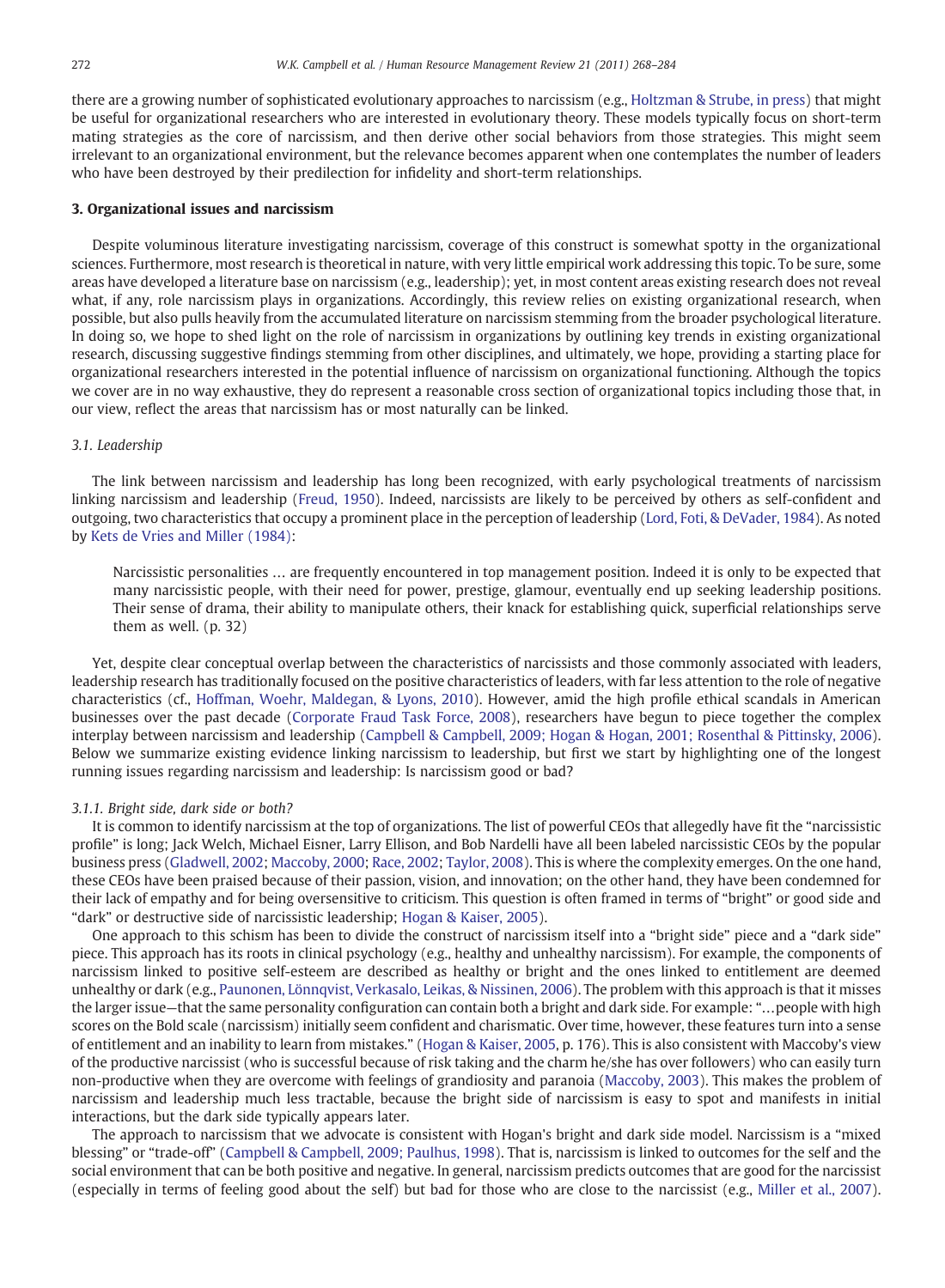Narcissism also causes negative outcomes for the narcissist in the longer run such as the loss of relationships, failure caused by inability to learn from mistakes, or the destruction of resources needed for long term success (e.g., [Campbell, Bush, Brunell, &](#page-13-0) [Shelton, 2005\)](#page-13-0).

The contextual reinforcement model ([Campbell & Campbell, 2009\)](#page-13-0) formalizes this pattern of findings in more detail by (a) describing the areas where narcissism will be effective and ineffective, and (b) describing the consequences for the narcissist and the others involved with the narcissist (e.g., employees). According to the contextual reinforcement model, narcissism is beneficial in the "emerging zone." This includes new leadership positions and leadership in chaotic situations. In contrast, narcissism is harmful in the "enduring zone." This includes long-held leadership positions and leadership in stable situations. The benefits and costs to others close to the narcissist loosely parallel those of the narcissist but are more extreme and more negative. For example, when a narcissist bankrupts a company, he or she will suffer personally, but the employees will suffer much more.

Implicit in the contextual reinforcement model is a simple but powerful dynamic: Emerging situations become enduring. The confident and hard charging new CEO becomes the longtime leader. The narcissism has the typical negative effects in the long term (e.g., a big public risk fails and the company is in trouble). In this case, the best thing for the narcissistic leader to do is move into another leadership position where his strengths will pay-off. The employees of the damaged company are often not as adept at making a jump to a new organization. In the end, the narcissistic leader does well for himself, but leaves a wake of destruction behind him.

We now turn to some of the specific leadership findings.

# 3.1.2. Emergence

Leadership positions are a natural venue for achieving narcissists' needs for self-enhancement and superiority ([Campbell &](#page-13-0) [Campbell, 2009](#page-13-0)). Toward this end, narcissists seem to be prevalent in leadership roles in modern organizations, an observation supported by preliminary research linking narcissism to leader emergence. For instance, Brunell and colleagues found that narcissists tend to emerge as leaders in leaderless group discussions (LGDs) and that narcissism explains variance in emergence beyond five factor model indicators ([Brunell et al., 2008\)](#page-13-0). Importantly, Brunell and colleagues showed that these findings generalized across two undergraduate samples and an EMBA sample in three different LGD tasks with three different indexes of emergence. Consistent with these findings, [Paunonen et al. \(2006\)](#page-15-0) found that egotism (used as a surrogate for "bright side" narcissism) was related to peer ratings of leadership. Interestingly, manipulativeness (used as a surrogate for the "dark side" aspect of narcissism) was unrelated to peer evaluations of leadership. These studies show that both in the short term and among familiar coworkers, narcissists are more likely to be viewed as leaders.

However, is there evidence that these findings will generalize from lab studies and student samples to organizations? Although no hard numbers exist on the number of organizational leaders with elevated levels of narcissism, there appears to be several avenues that could explain a concentration of narcissists in leadership roles. First, [Schnure \(2010\)](#page-15-0) demonstrated that experienced interviewers in a personnel selection interview actually evaluated narcissists' applications for a managerial job more favorably. Similarly, one of Brunell and colleagues' three samples included ratings by trained assessors in the context of a managerial assessment center. Consistent with the Schnure's results, trained experts in managerial assessment evaluated narcissists more favorably in the LGD component of the AC. Thus, two of the most frequently used tools in the selection of organizational leaders are susceptible to the selection and promotion of narcissists to positions of power in organizations. Interestingly, there is initial evidence that the pipeline to modern organizations further perpetuates the emergence of narcissistic organizational leaders. [Sautter, Brown,](#page-15-0) [Littvay, Sautter, and Bearnes \(2008\)](#page-15-0) compared levels of narcissism across different university majors and found that business majors are characterized by higher levels of narcissism. These findings are consistent with [Campbell and Campbell's \(2009\)](#page-13-0) suggestion that narcissists seek out leadership positions in organizations. Together, narcissists have been shown to emerge as leaders in laboratory, military, educational, and business. Although the evidence clearly points to the emergence of narcissists to leadership roles across settings, theoretical and empirical work is less clear with respect to what happens after narcissists ascend to positions of power.

There is also at least the theoretical possibility that leadership positions will increase individual narcissism. This "acquired situational narcissism" has not been tested in leadership settings, however.

# 3.1.3. Effectiveness

A wide variety of theoretical ([Campbell & Campbell, 2009; Rosenthal & Pittinsky, 2006; Sankowsky, 1995\)](#page-13-0) and a handful of empirical studies ([Chatterjee & Hambrick, 2007; Resick, Whitman, Weingarden, & Hiles, 2009](#page-14-0)) have sought to understand the influence of narcissism on leader effectiveness. For instance, using biographical indexes of professional baseball team CEO's narcissism, [Resick et al. \(2009\)](#page-15-0) found that narcissism was unrelated to team performance. It should be noted that Resick and colleagues acknowledge the questionable construct validity of their measure of narcissism. In contrast, [Deluga \(1997\)](#page-14-0) used biographical measure of presidential narcissism and found that narcissism was related to increased perceptions of presidential effectiveness. [Chatterjee and Hambrick \(2007\)](#page-14-0) investigated the influence of CEO narcissism and firm performance using a novel measure of narcissism based on publically available information (e.g., CEO use of first person pronouns in interviews). Their findings revealed a complex picture of the influence of narcissism on effective leadership. Specifically, Chatterjee and Hambrick found that, although CEO narcissism was unrelated to mean firm performance, narcissistic CEO's lead firms characterized by financial volatility and extreme levels of performance in both directions. In other words, narcissistic leaders are a force for change in organizations; however, this change can either lead organizations to unprecedented success or abject failure. On aggregate, existing research paints a complex and inconsistent picture of the influence of narcissism on leader effectiveness, with some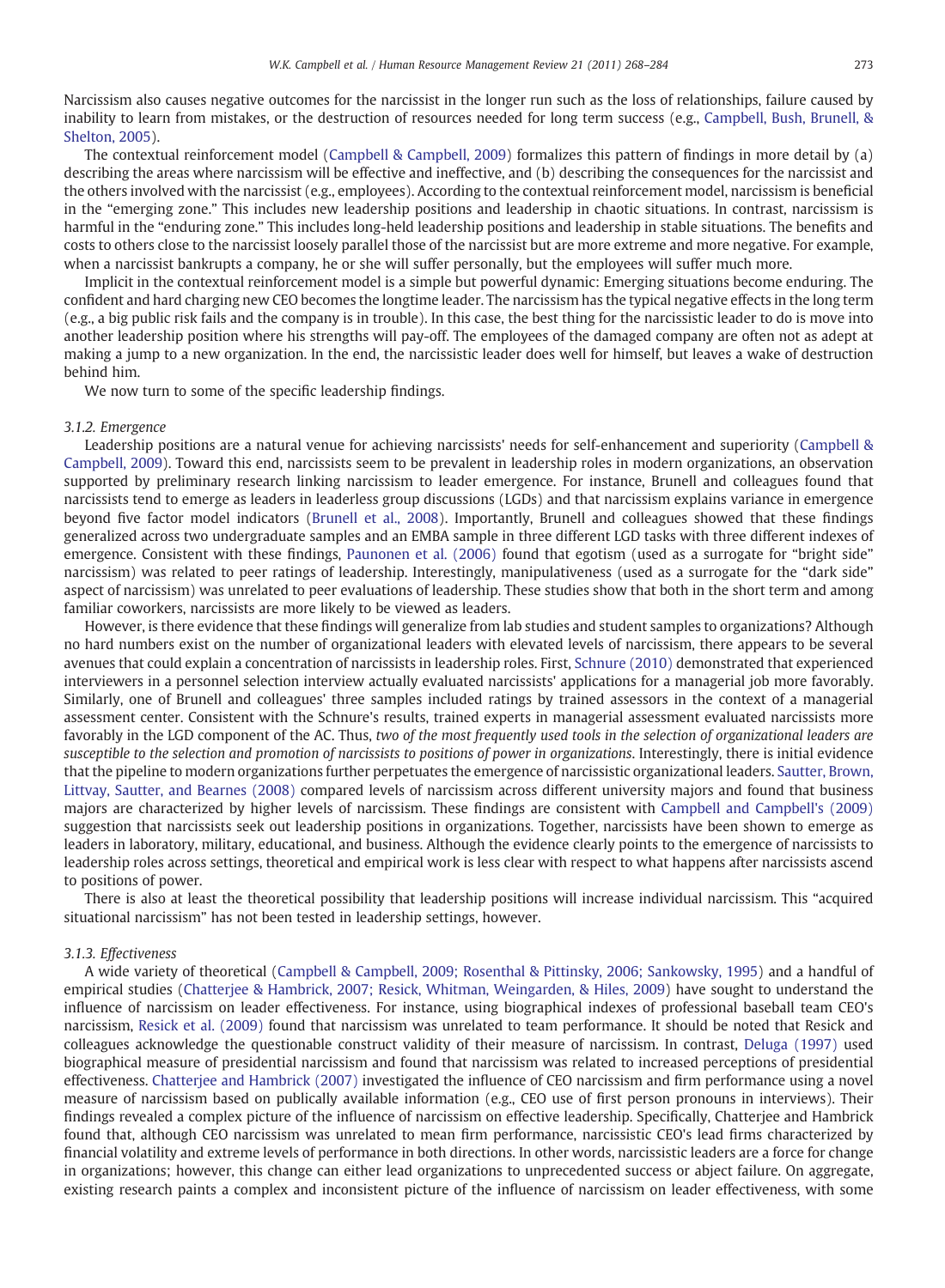studies finding a positive relationship, another finding no relationship, and still another finding evidence of no direct effect but an effect on performance variability. Given these conflicting findings, a more explanatory approach to isolating the influence of narcissism on effectiveness is needed. The picture begins to come into focus through an examination of the behaviors tendencies of narcissistic leaders.

# 3.1.4. Ethical leadership

Ethical leadership entails "the demonstration of normatively appropriate conduct through personal actions and interpersonal relationships, and the promotion of such conduct to followers through two-way communication, reinforcement, and decision making" [\(Brown, Treviño, & Harrison, 2005](#page-13-0), p. 120). The lack of empathy and a propensity to exploit others in an effort to achieve personal gains associated with narcissism are closely aligned with the theoretical underpinnings of unethical leadership. In addition, according to [Roberts \(2001\),](#page-15-0) narcissists, in particular, seem to lack moral sensibility due to their constant preoccupation with the self. Narcissism, researchers argue, gets in the way of ethical goals and visions such that instead of working for the company, narcissistic leaders "work for themselves" [\(Hornett & Fredericks, 2005\)](#page-14-0). Preliminary support for these propositions was provided by [Blair, Hoffman, and Helland's \(2008\)](#page-13-0) finding that narcissism was negatively related to supervisor ratings of leader integrity. Despite this preliminary evidence, research directly examining the linkages between narcissism and ethical leadership is needed.

# 3.1.5. Charisma and transformational leadership

Over the past two decades, visionary/charismatic approaches to leadership have been a central path in leadership research. Collectively, these theories posit that a leader with (a) a bold or even audacious vision of the future that defies the status quo and (b) the social skills necessary to influence others to accept the vision will lead organizations to accomplish great things ([Bass,](#page-13-0) [1985; Conger & Kanungo, 1998](#page-13-0)). As noted by [Rosenthal and Pittinsky \(2006\)](#page-15-0), "narcissists have the charisma and vision that are vital to effective leadership" (p. 617). Despite the proposed linkage between narcissism and charisma, preliminary research on the interplay between narcissism and transformational/charismatic leadership has yielded mixed results. On one hand, [Deluga \(1997\)](#page-14-0) content analyzed speeches delivered by former Presidents of the United States for themes related to narcissism and found that people perceive narcissistic presidents to be more charismatic. On the other hand, [Khoo and Burch \(2008\)](#page-14-0) found that individuals high on narcissism (operationalized using the HPI "Bold" factor) were rated as less transformational.

What could explain the apparent inconsistencies? [Khoo and Burch \(2008\)](#page-14-0) reported correlations between narcissism and dimensions of transformational leadership and consistent with [Deluga \(1997\)](#page-14-0) narcissism was positively related with the "charisma" aspect of transformational leadership. Narcissism, however, was also negatively related to the "individualized consideration" aspect of transformational leadership. Consistent with this pattern of results, [Judge, LePine, and Rich \(2006\)](#page-14-0) found that leader narcissism was positively related to peer ratings of transformational leadership in a sample of MBA students. Yet, inconsistent with the presumed effect, narcissism was negatively related to supervisor ratings of transformational leadership in sample of Beach Patrol workers. In both samples, narcissism explained variance in leadership beyond the five factor model. Finally, there are unpublished data showing a positive association between narcissism and self-reported charisma of students [\(Campbell](#page-14-0) [et al., 2008](#page-14-0)). Together, it appears that although narcissism has significant associations with visionary/charismatic aspects of leadership, the nature and sometimes the direction of this relationship is contingent on a variety of factors including perhaps the specific dimension of charismatic/transformational leadership.

Indeed, this proposition is consistent with recent thinking on the existence of two different types of charisma, "socialized" and "personalized." Broadly speaking, socialized leaders use their power in the service of others by articulating a vision that considers the good of the collective, focusing on the needs of their followers, and placing a premium on ethical business practices [\(House &](#page-14-0) [Howell, 1992; Howell & Avolio, 1992\)](#page-14-0). In contrast, personalized leaders exploit their power for personal gain and articulate a vision based on their own individual values rather than those of the group. Likewise, personalized leaders do not consider follower needs or value followers' perspectives and are not subject to external rules and ethical standards. Narcissism is arguably linked to personalized charisma, given narcissists' general need for self-enhancement and recognition (e.g., [Campbell et al., 2002](#page-14-0)) and the willingness to exploit others (e.g., [Campbell et al., 2005](#page-13-0)). Consistent with this, [Popper \(2002\)](#page-15-0) found evidence for the overlap between personalized charisma and narcissism in a student sample.

In sum, emerging evidence paints a complex picture of narcissism and transformational/charismatic leadership, with narcissism typically emerging as a key predictor of vision articulation and charisma but negatively related to follower-centered aspects of transformational leadership. Research is needed to tease apart the interplay between leader narcissism and leader charisma, with explicit focus on understanding the influence of narcissism on the various forms and dimensions of charisma.

# 3.1.6. Mentoring

Preliminary research is suggestive of the damaging influence of narcissism on organizational mentoring [\(Allen et al., 2009](#page-13-0)). Allen and colleagues focused on the personality of the protégé. Narcissistic entitlement in protégés was not related to seeking or attracting a mentor, but predicted a shorter duration relationship with the mentor. Likewise, narcissistic entitlement in protégés was associated with protégé reports of less career support, less psychosocial support, and overall more negative mentoring experiences. It appears that follower narcissism affects the behavior of leaders, a finding that could have key implications for the development of leader member exchange, In all, narcissism had a long term (but not short term) negative effect on mentoring. Future research extending these findings to the narcissism of the mentor, especially with respect to negative mentoring behaviors ([Eby, Butts, Lockwood, & Simon, 2004\)](#page-14-0), could be particularly interesting.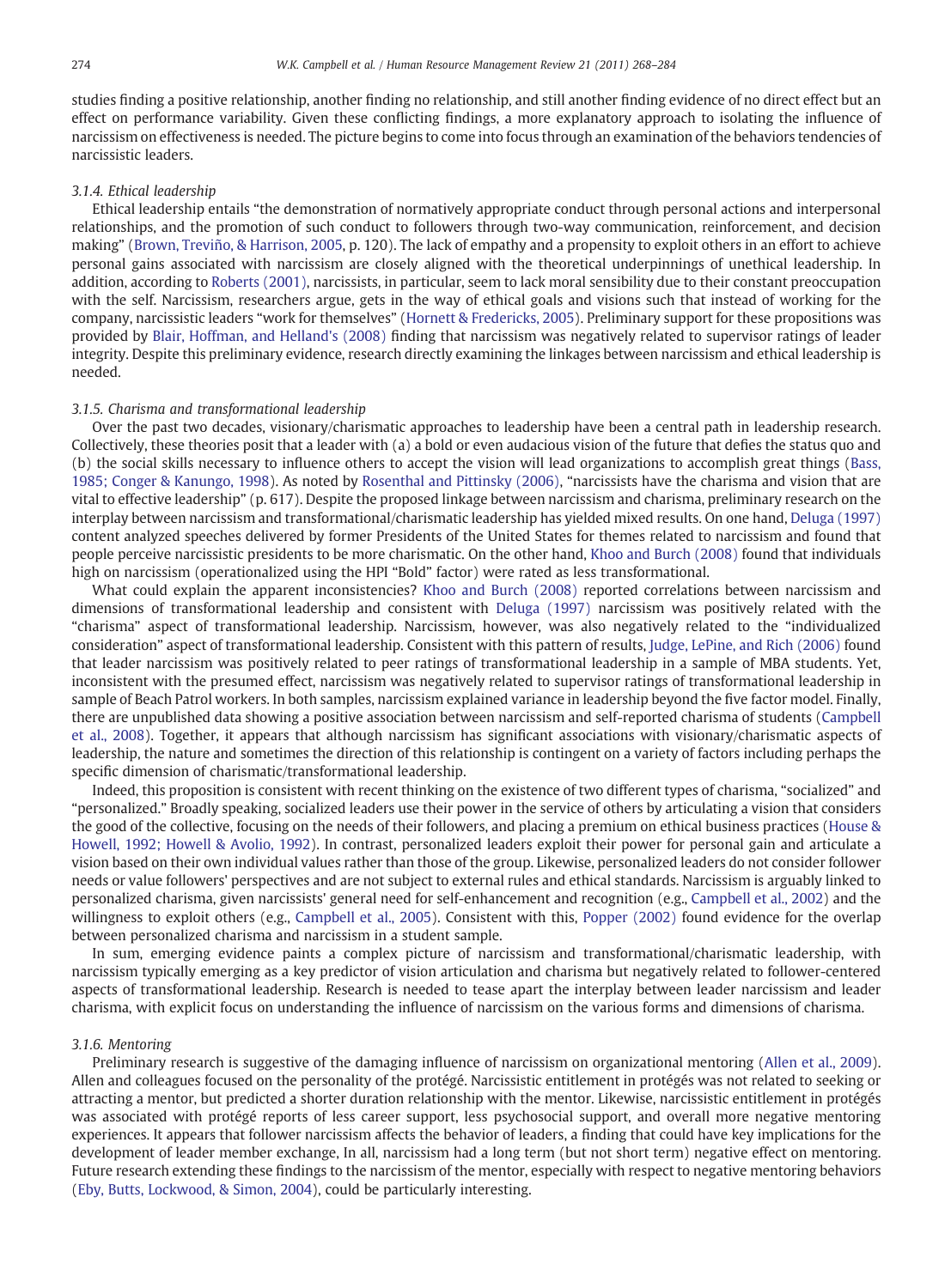# 3.1.7. Politics

One area of leadership worth mentioning briefly is political leadership. Narcissism is a trait often used to describe political leaders. Furthermore, political leader's career trajectories often rest on the ability to win elections (the emerging zone) rather than the ability to govern (enduring zone). The data on this topic are very thin, however. [Hill and Yousey \(1998\)](#page-14-0) found relatively elevated narcissism scores in a sample of state politicians. Likewise, [Deluga \(1997\)](#page-14-0) conducted a study where the narcissism scores of U.S. Presidents were estimated. In this study, presidential narcissism was (a) higher than that reported by the typical reality television star [\(Young & Pinsky, 2006](#page-16-0)) and (b) as noted, associated with charisma. Future research, however, is sorely needed on this issue.

# 3.1.8. Summary

There are natural links between narcissism and leadership, and evidence strongly points to the propensity for narcissists to emerge as leaders. However, it is unclear whether narcissists can lead effectively when they achieve these positions, as existing evidence points to either null effects ([Resick et al., 2009](#page-15-0)), positive effects [\(Deluga, 1997\)](#page-14-0), or extremely positive and extremely negative effects ([Chatterjee & Hambrick, 2007\)](#page-14-0) of narcissism on organizational effectiveness. A review of the behaviors associated with narcissism helps to explain these seemingly conflicting findings. It appears that narcissistic leadership is associated with both bright and dark side behaviors. From the bright side, narcissistic leaders have strong social skills and charisma [\(Khoo & Burch,](#page-14-0) [2008](#page-14-0)) needed to facilitate the effective influence of others. In addition, their positive effects on outcomes might be accounted for by their tendency to articulate audacious, change-oriented goals, facilitate work group creativity ([O'Connor, Mumford, Clifton,](#page-15-0) [Gessner, & Connelly, 1995](#page-15-0)), and tendency to take big risks in pursuit of meeting their goals ([Chatterjee & Hambrick, 2007; Foster &](#page-14-0) [Trimm, 2008\)](#page-14-0). From the dark side, in order to see these goals to fruition, narcissistic leaders are prone to exploit others ([Khoo &](#page-14-0) [Burch, 2008\)](#page-14-0), have lower quality relationships [\(Blair et al., 2008\)](#page-13-0), overvalue the potential gains from risky behavior ([Foster &](#page-14-0) [Trimm, 2008](#page-14-0)), and take short cuts or behave in unethical ways [\(Blair et al., 2008; Judge et al., 2006\)](#page-13-0). We urge researchers to avoid the temptation to view narcissistic leadership as an either–or phenomenon (good vs. bad, effective vs. ineffective, bright side vs. dark side) and work instead toward understanding the sometimes conflicting behaviors displayed by these leaders, the contexts in which narcissistic leaders thrive and in which they flounder, and the differential effects of these behaviors on various outcomes associated with leadership ([Campbell & Campbell, 2009\)](#page-13-0).

# 3.2. Performance

Compared to the topic of leadership, there has been relatively little research on the influence of narcissism on work performance. However, there is evidence stemming from other literatures that sheds light on this topic. We organize this section around the three broad domains found in the work performance literature: task performance, organizational citizenship behaviors, and counterproductive work behaviors. Given the potential for differentiated relationships with stakeholders occupying different organizational positions, we also emphasize differences in the source of the performance information and the influence of narcissism on self-other agreement.

## 3.2.1. Task performance

Consistent with the concept of inflated self-views, narcissism is often positively related to self-reported proficiency, but unrelated to more objective measures. For instance, although narcissists self-report higher GPA relative to others, their actual GPA does not differ [\(Gabriel, Critelli, & Ee, 1994](#page-14-0)). This effect has received mixed support in the job performance literature. For instance, [Soyer, Rovenpor, and Kopelman \(1999\)](#page-16-0) found that narcissism, measured with a clinical measure, was negatively related to self ratings of sales performance. In contrast, [Judge et al. \(2006\)](#page-14-0) found that narcissism was unrelated to either self or supervisor ratings of task performance. This inconsistent pattern of results implies the possibility of situational moderators of these relationships.

For example, a key attribute of narcissism is the self-serving bias: the tendency to take credit for success from others, but to blame others for failure ([Campbell & Sedikides, 1999](#page-14-0)). Narcissistic individuals report higher levels of the self-serving bias [\(Campbell et al., 2000\)](#page-14-0). Additionally, the self-serving bias is typically constrained in the context of close relationships. For example, even if we tend to take credit from others, we are unlikely to do that from our friends or those close to us ([Sedikides, Campbell,](#page-16-0) [Reeder, & Elliot, 1998\)](#page-16-0). Narcissistic individuals, however, are willing to take credit from close others ([Campbell et al., 2000\)](#page-14-0). This can be very destructive to the maintenance of relationships. Furthermore, in occupations that require the maintenance of close, interdependent personal relationships with others, narcissists' exploitativeness and sense of entitlement may lead to problems with relationships and consequently, reduced levels of job performance. Accordingly, narcissism should be particularly detrimental when the job requires the maintenance of close interpersonal relationships and when the performance dimension is interpersonal in nature. In support of this suggestion, although [Blair et al. \(2008\) and Judge et al. \(2006\)](#page-13-0) found that narcissism is unrelated to supervisor ratings of technical aspects of job performance, these studies also revealed negative relationships between narcissism and more interpersonally oriented aspects of performance. An additional potential moderator of the narcissism– performance relationships is the public or private nature of the task. In a series of lab studies, for example, [Wallace and Baumeister](#page-16-0) [\(2002\)](#page-16-0) found that narcissism predicted elevated performance on public tasks, but diminished performance on private tasks. The conclusion was that narcissists will perform at their best when there is an opportunity for "glory." In this research, the tasks involved activities such as throwing darts or playing "operation"—clearly research in actual organizations is needed to confirm the generalizability of these findings. However, based on these preliminary findings, we expect the relationship between narcissism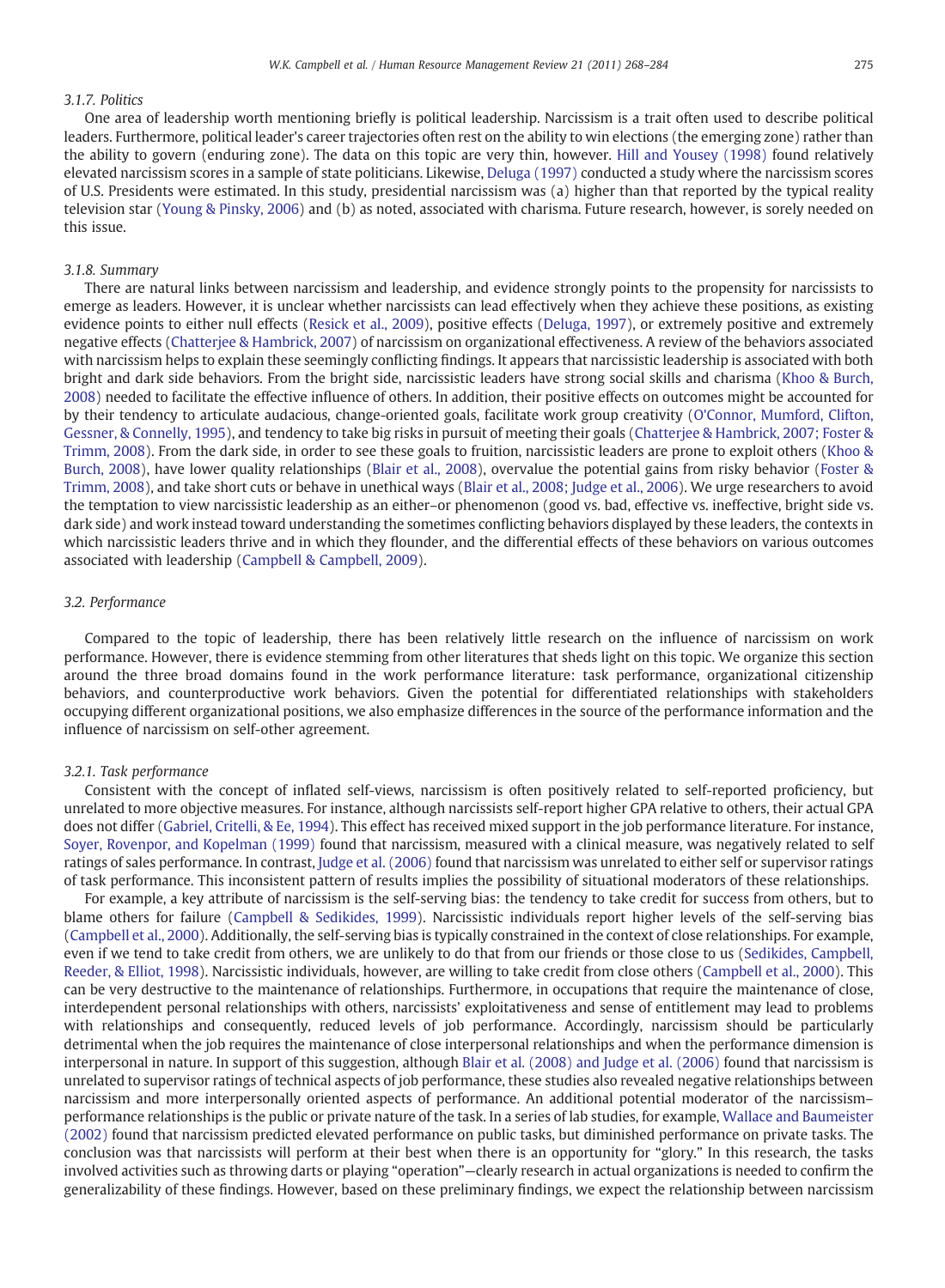and performance to be stronger on high profile tasks and weaker on more innocuous tasks or when others are not able to observe their performance.

Finally, there are also some circumstances under which narcissists may be expected to perform less well. For instance, a growing body of research has indicated that narcissists give up or self handicap in the face of challenging tasks (e.g., [Rhodewalt,](#page-15-0) [Tragakis, & Finnerty, 2006\)](#page-15-0). That is, they purposely sabotage their performance so that they can explain away failure. This selfsabotage to goal accomplishment could yield lower levels of performance on very complex tasks. At this point in the literature, it is unclear whether narcissism has a main effect on job performance. We speculate that potential moderators of this relationship include the complexity of the task, the degree to which the job requires the maintenance of close personal relationships with coworkers and clients, and the extent to which the performance episode is public or private. Clearly additional research on the influence of narcissism on job performance and especially potential boundary conditions of these relationships are needed.

# 3.2.2. Organizational citizenship behaviors (OCBs)

OCBs are empirically distinct from task performance, encompassing behaviors that facilitate organizational functioning without directly contributing to the technical core and are not necessarily rewarded by formal reward systems [\(Hoffman, Blair,](#page-14-0) [Meriac, & Woehr, 2007\)](#page-14-0). Based on the social-personality psychology research — which shows that narcissism is negatively related to (a) agreeableness, (b) the willingness to alter self-enhancing behaviors in close relationships, (c) commitment, and related positively to interpersonal exploitativeness, ([Campbell et al., 2006](#page-13-0)) — it seems reasonable that narcissism would be negative associated with OCBs. In support of these suggestions, [Judge et al. \(2006\)](#page-14-0) found that narcissism was significantly and negatively related to supervisor ratings of OCBs and positively related to self ratings of OCBs. In addition, Blair et al.'s findings of a negative relationship between narcissism and relationships-oriented behavior indirectly support these relationships, given that interpersonal facilitation is often include as a dimension of citizenship behavior. Recent research has emphasized the importance of considering motives for engaging in OCBs (e.g., impression management versus genuine altruism) as a key determinant of how OCBs are evaluated and whether OCBs will be consistently performed ([Bolino, 1999](#page-13-0)). In contrast to Judge's findings, [Bourdage, Lee,](#page-13-0) [Lee, and Shin \(2009\)](#page-13-0) found that employees lower on the personality trait humility (akin to higher narcissism) were motivated to engage in OCBs as a form of impression management. In other words, although narcissists may display behaviors indicative of OCBs, they may only do so as a means to manage others' impressions. Consequently, it is possible that those engaging in OCB for these reasons will be less likely to consistently engage in OCB or that they will only engage in OCB when it suits their needs. Future research directly investigating the links between narcissism, OCBs, and motives to engage in OCBs could be illustrative of the situations in which narcissists do and do not engage in OCBs.

# 3.2.3. Counterproductive work behaviors (CWBs)

Distinct from task performance and OCB, CWBs include behaviors that are intended to harm organizations and organizational members, such as theft, overbilling one's organization for hours worked, and behaving aggressively toward other employees ([Penney & Spector, 2002\)](#page-15-0). Of the primary performance domains, narcissism has the clearest links with CWBs. Narcissism has been shown to predict conflict, aggression and bullying across a variety of contexts outside of organizations. In terms of conflict, narcissism predicts lower levels of accommodation in relationships. That is, narcissistic individuals are more likely to respond to partner negative behaviors in ways that are destructive rather than constructive for the relationship [\(Campbell & Foster, 2002](#page-13-0)). Narcissism also predicts lower levels of forgiveness in close relationships [\(Exline, Baumeister, Bushman, Campbell, & Finkel, 2004](#page-14-0)) and aggression and violence against individuals (e.g., [Bushman & Baumeister, 1998\)](#page-13-0) and groups [\(Gaertner, Iuzzini, & O'Mara,](#page-14-0) [2008](#page-14-0)). Narcissistic violence is typically in response to some provocation such as ego threat ([Bushman & Baumeister, 1998\)](#page-13-0) or social rejection [\(Twenge & Campbell, 2003](#page-16-0)). Based on this research as well as past research linking narcissism to integrity and white collar crime [\(Blickle, Schlegel, Fassbender, & Klein, 2006](#page-13-0)), narcissism is proposed to be a significant predictor of CWBs.

We are aware of two studies that directly investigated the link between narcissism and CWBs. [Penney and Spector \(2002\)](#page-15-0) found that narcissism is related CWBs  $(r=.27)$  and that this relationship is mediated by employee anger. Similarly, [Judge et al.](#page-14-0)  $(2006)$  found that narcissism predicted supervisor ratings of CWBs  $(r=.24)$  and explained variance in CWBs beyond the five factor model of personality. Interestingly, the magnitude of these effects rival the (uncorrected) validity of integrity tests in the prediction of CWB-type behaviors ([Ones, Viswesvaran, & Schmidt, 1993](#page-15-0)), signaling the possibility that narcissism might explain variance in CWBs beyond integrity tests. Future research examining this possibly could be beneficial for organizations seeking to reduce the harmful effects of CWBs. While there is no solid evidence we could find linking narcissism to sexual harassment, lab work shows a link with sexual coercion that is likely to be seen in the workplace ([Bushman, Bonacci, van Dijk, & Baumeister, 2003](#page-13-0)), underscoring the possibility of a link between narcissism and sexual harassment.

# 3.2.4. Source of performance evaluation

Over the past thirty years, increasing evidence has supported that raters from different organizational levels have different, albeit valid perspectives on performance ([Borman, 1974; Hoffman, Lance, Bynum, & Gentry, 2010](#page-13-0)), and recent evidence has revealed that personality characteristics are differently correlated with performance, depending on one's relationship with the rater [\(Hoffman & Woehr, 2009\)](#page-14-0). One potential reason for the differential relationship between narcissism and ratings of performance is that performance has been measured using a variety of different sources.

Inflated self-views and over evaluation of one's performance relative to others is a hallmark of narcissism. Given this tendency, we expect narcissism to be more strongly related to self evaluations than to others' evaluations. To date only one study has directly compared narcissism and self and others ratings; [Judge et al. \(2006\)](#page-14-0) found that narcissism is more strongly related to self ratings of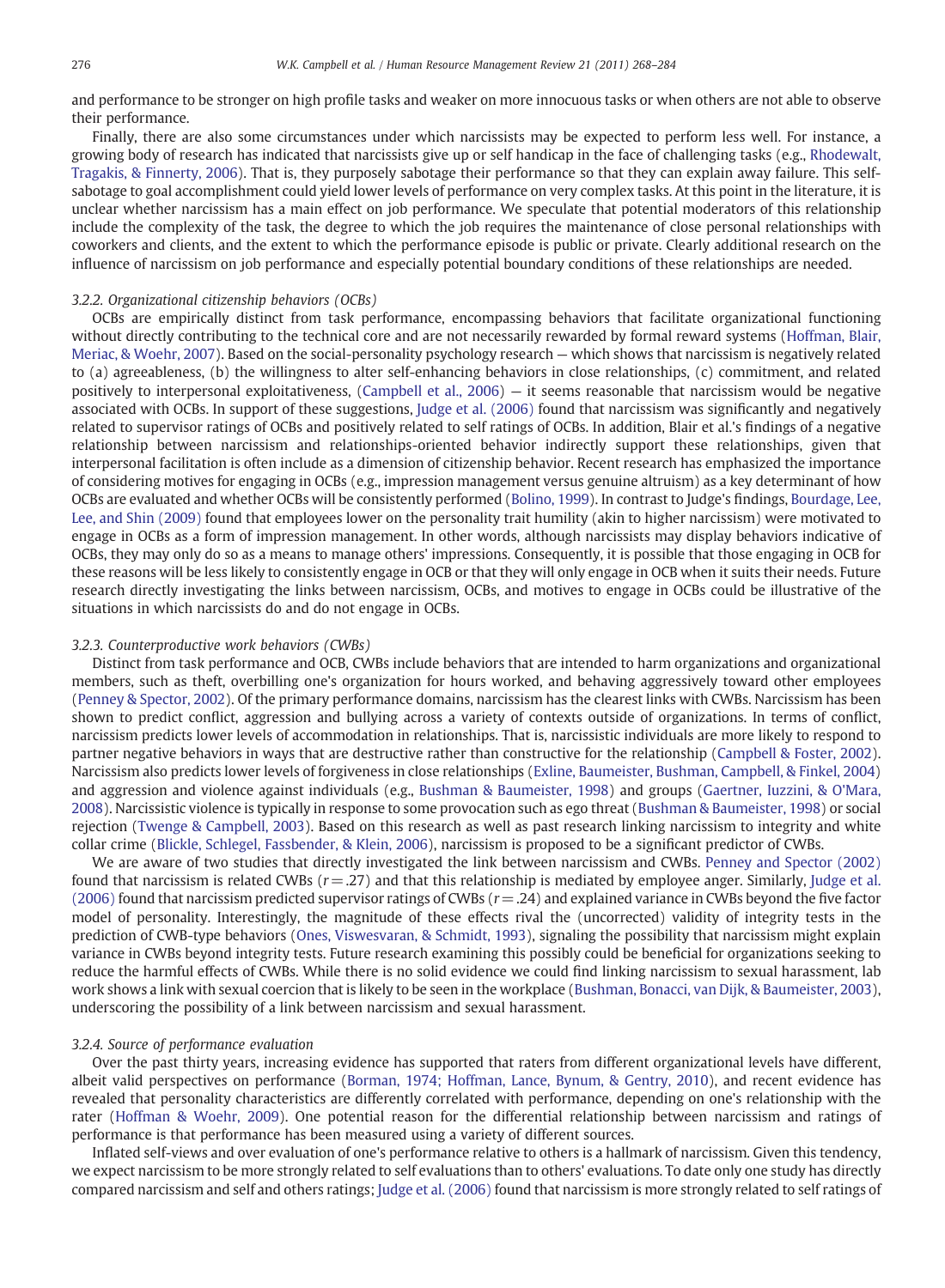leadership, CWB, and OCB, relative to peer and supervisor ratings. Given emerging evidence that self-other agreement is a key predictor of a variety of performance outcomes, ([Ostroff, Atwater, & Feinberg, 2004\)](#page-15-0), the systematic tendency of narcissists to overestimate their performance is one possible explanation for the observed negative effect of narcissism on performance and leader effectiveness.

In addition, the tendency toward inflated self-views should also result in elevated self-ratings and this elevation should be particularly pronounced when the evaluations involve more agentic, rather than communal constructs. This hypothesis is consistent with [Khoo and Burch's \(2008\)](#page-14-0) findings that narcissism is negatively related to self ratings of individualized consideration and positively related to self ratings of charisma. Similarly, [Judge et al. \(2006\)](#page-14-0) found that narcissism is positively related to self ratings of leadership and OCB. On the other hand, [Soyer et al. \(1999\)](#page-16-0) found that narcissism was negatively related to self ratings of sales performance, and Judge et al. found that narcissism was unrelated to self-reports of task performance. Thus, despite the strong literature base indicating that narcissists will tend to over evaluate their performance, the evidence from the organizational literature is mixed.

Differences between different sources' ratings have also been observed. For instance, Judge et al.'s study found that narcissism was negatively related to supervisor ratings of leadership but positively related to peer ratings of leadership. Similarly, Blair et al. found that narcissism was negatively related to supervisor ratings on interpersonal dimensions of performance and integrity but unrelated to subordinate ratings of these constructs. Blair et al. speculated that followers' relationship with their supervisor is one with a natural power differential and that, on some level, followers may be unable to distinguish exploitative behaviors form those naturally occurring in a supervisory relationship. On the other hand, the negative relationship between narcissism and supervisor ratings across these two studies suggests that supervisors view narcissistic subordinates as detrimental to organizational functioning—a suggestion indirectly supported by [Allen et al.'s \(2009\)](#page-13-0) findings regarding protégé narcissism.

Given observed differences in narcissism's relationship with different sources' ratings, it is important that narcissism researchers carefully consider the nature of the rater when designing studies. In addition, research expanding on the initial results summarized here by directly comparing different sources' ratings and investigating other sources of performance information (e.g., customer ratings) is needed.

# 3.3. Decision making

Narcissism has significant implications for judgment and decision making. Although most of the work in this area is done in lab or other research contexts, the implications for organizational decision making are clear.

Narcissism is associated not just with an inflated opinion of the self (e.g., [Campbell et al., 2002](#page-14-0)) but also an inflated confidence in one's abilities. Work using the Georgia Gambling Task presented individuals with a series of questions and asks individuals to answer each questions and then estimate how confident he or she is in his or her answer. Subsequently, the individuals were given the chance to bet points on their answers. Narcissistic individuals were overconfident in their abilities, made risky bets, and as a result ended up losing points. Even so, the narcissistic participants still reported that they did better than other participants and predicted that they would do better than others in a similar task in the future [\(Campbell, Goodie, & Foster, 2004](#page-14-0)). This same pattern of risk taking and failure to learn from mistakes also results in narcissism predicting gambling related pathology ([Lakey,](#page-15-0) [Rose, Campbell, & Goodie, 2008\)](#page-15-0). A similar and somewhat bizarre variant of overconfidence involves "overclaiming." Narcissism predicts the willingness to claim knowledge of events and ideas that do not actually exist ([Paulhus, Harms, Bruce, & Lysy, 2003\)](#page-15-0). For example, narcissists would be more likely to claim that they knew who founded the (fictional) country of "Anglestan." Given these distortions in decision making associated with narcissism, it is not surprising that we see the risk taking in leadership noted above (e.g., [Chatterjee & Hambrick, 2007](#page-14-0)).

Relevant to behavior in organizations is investment decisions. Recent work has focused on how narcissists approach investment decisions [\(Foster & Trimm, 2008\)](#page-14-0). As in the case of leadership, narcissism does not predict uniformly bad investment decisions. Instead, it predicts risky decisions (e.g., the purchase of high beta stocks). These risky investments carry more variance, and thus outperform in "bull markets" and underperform in "bear markets." This same approach could be tested in a range of organizational decision making settings.

Finally, narcissism also predicts impulsivity across a range of behaviors ([Vazire & Funder, 2006\)](#page-16-0). Narcissistic impulsivity, however, is primarily associated with risk taking and sensation seeking rather than other avenues (e.g., responding in a dysregulated way when upset, or the simple inability to control desires) [\(Miller et al., 2009](#page-15-0)). Impulsivity, of course, can be beneficial at times because of the speed and willingness to take risks that it confers, but is often destructive when the decisions selected are flawed.

# 3.4. Family business

Family businesses are the most prevalent form of organization in the world (e.g., [Arregle, Hitt, Sirmon, & Very, 2007; Lee, 2006;](#page-13-0) [Shanker & Astrachan, 1996\)](#page-13-0). Indeed, family businesses are present in one-third of the S&P 500 and account for 18% of outstanding equity ([Anderson & Reeb, 2003](#page-13-0)). Although family businesses very heterogeneous entities ([Chrisman, Chua, & Sharma, 2005;](#page-14-0) [Westhead & Howorth, 2007](#page-14-0)), there is a consensus around two key ideas: (a) family firms' uniqueness arises from the integration of family and business life ([Arregle et al., 2007\)](#page-13-0) and (b) all family businesses include the interaction of three components—the business entity, the family unit, and its individual members ([Habbershon & Williams, 1999\)](#page-14-0). It is suggested that this interaction influences performance outcomes of the family business [\(Habbershon, Williams, & MacMillan, 2003\)](#page-14-0). To this end, family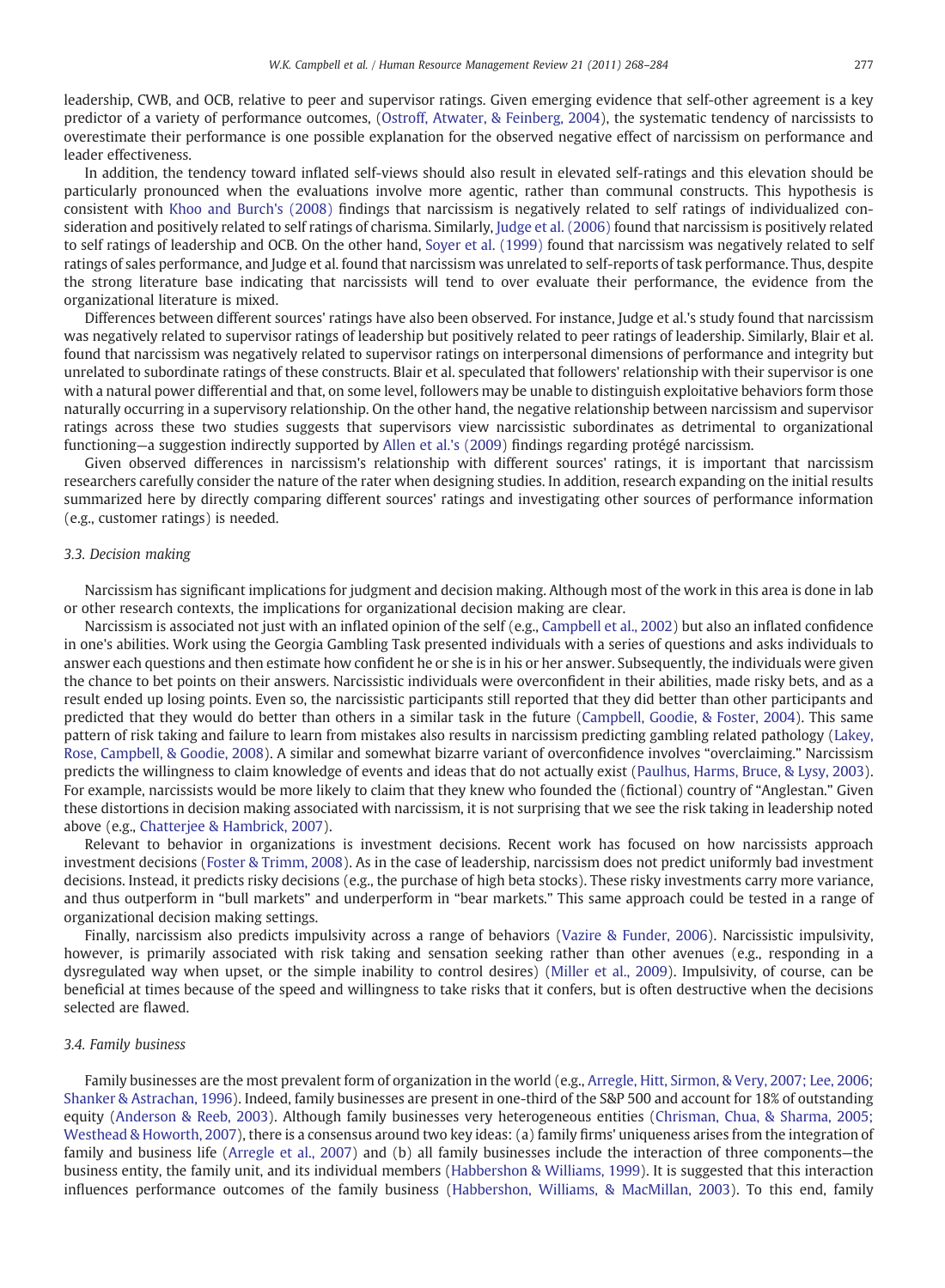businesses with strong connections between the individual, the family (e.g., parenting, marriage), and the organization are likely to be the most successful but also the most at risk for the negative consequences of narcissism.

The family business literature recognizes two major perspectives to describe the nature of family firms [\(Miller, Breton-Miller, &](#page-15-0) [Scholnick, 2008\)](#page-15-0). The first, stewardship theory, suggests a negative impact of narcissism on family business. The stewardship theory highlights the positive aspects of family owned businesses by focusing on the deep connection between the family and the firm [\(Le](#page-15-0) [Breton-Miller & Miller, 2009\)](#page-15-0). Family business systems survive in the long run by passing the firm to the following generation ([Ward, 1997](#page-16-0)) and having committed family shareholders providing patient capital [\(Zellweger, 2007](#page-16-0)). At the base of this commitment to continuity in the long term, there are family managers, especially founders, that tend to closely identify with the firm [\(Miller et al., 2008\)](#page-15-0) and who experience satisfaction from sharing with, assisting and sustaining other cherished family members in the process [\(Handler, 1990\)](#page-14-0). Based on the marriage and relationship literature that has associated narcissism with transient or low commitment relationships with romantic partners ([Campbell & Foster, 2002](#page-13-0)) and subsequent lack of interest in offspring [\(Holtzman & Strube, in press\)](#page-14-0), we propose that the presence of a narcissistic family member can present a danger for the long term orientation of a family business by deteriorating the loyalty and commitment at the heart of the competitive advantage of family business. Family businesses also demonstrate stewardship towards external stakeholders by displaying an interest in developing stable and durable relationships with clients and suppliers of critical resources ([Gomez-Mejia, Nuñez-Nickel, &](#page-14-0) [Gutierrez, 2001\)](#page-14-0). These external relationships are also likely at odds with a more narcissistic, exploitative style.

The second perspective of family business is known as stagnation theory. Stagnation theory suggests a more mixed role for narcissism. This model portrays a negative picture of family businesses, describing them as an inferior or weak form of business ([Miller et al., 2008](#page-15-0)). According to this approach, family businesses are sentimental and conflict-ridden [\(Gersick, Davis, McCollom](#page-14-0) [Hampton, & Lansberg, 1997\)](#page-14-0), are characterized by resource restrictions, especially capital ([Chandler, 1990;](#page-14-0) [Grassby, 2000\)](#page-14-0), have conservative strategies ([Allio, 2004; Poza, Alfred, & Maheshwari, 1997](#page-13-0)) due to family needs of stability, resultant difficulties in growth and survival ([Morck & Yeung, 2003; Tagiuri & Davis, 1992](#page-15-0)), which are aggravated by family conflicts and succession difficulties [\(Levinson, 1971;](#page-15-0) [Schulze, Lubatkin, & Dino, 2003](#page-15-0)).

Research on narcissism in these contexts would shed light on whether the presence of narcissistic family members is an antecedent of some of these weaknesses, such as family conflicts and succession difficulties. As a result of the high level of conflict inherent with family business [\(Boles, 1996; Miller & Rice, 1988;](#page-13-0) [Swartz, 1989](#page-16-0)), a narcissistic member can pose a central threat by increasing the conflict, pitting organizational members against one another, and introducing a dysfunctional conflict resolution style. In contrast, narcissism is likely to work against stagnation in some family contexts, where a narcissistic scion, for example, takes the family business in a dramatically new or expanded path. This might help the family to reduce the hypothesized threat of conservative, risk aversive, and change resistant business strategies ([Gersick et al., 1997;](#page-14-0) [Hall, Melin, & Nordqvist, 2001](#page-14-0); [Jones,](#page-14-0) [Makri, & Gomez-Mejia, 2008\)](#page-14-0). Of course, it might also lead to disaster.

# 3.5. Ethics and integrity

In this section we wanted to touch on several issues involving ethics and integrity that were not mentioned earlier.

## 3.5.1. White collar crime

There has been a growing interest in white collar crime since the bout of ethical lapses that lead to the collapse of Enron—a situation that almost looks quaint in comparison to current criminal behavior by corporate and political leaders. While the data are scarce, the data we do have suggests that narcissism is linked to white collar crime [\(Blickle et al., 2006\)](#page-13-0). Narcissism is also linked to violent crime and other destructive acts ([Bushman & Baumeister, 1998; Miller et al., 2009\)](#page-13-0). Taken with the previously described research on narcissism and poor ethical decision making and CWB's a picture emerges of narcissists not being the best organizational stewards.

# 3.5.2. Organizational perceptions

Although research has not examined the relationship between narcissism and work attitudes and perceptions, there is reason to believe that narcissists will have decreases perceptions of organizational justice and increased perceptions of psychological contract breech.

One of the key attributes of narcissism is a sense of entitlement, sometimes referred to as "psychological entitlement." Entitlement should predict a range on organizational behaviors, from demanding more salary to taking more resources than a system can support [\(Campbell, Bonacci, et al., 2004; Campbell, Goodie, et al., 2004](#page-13-0)). A parallel in the organizational literature is equity sensitivity, a personality-type construct that describes individuals with different preferences for equity. High equity sensitizes or "entitleds" are individuals who believe they should receive a higher input/outcome ratio relative to others. In other words, these individuals believe they deserve more positive outcomes relative to others who achieved the same level of performance (Huseman, Hatfi[eld, & Miles, 1987](#page-14-0)). Narcissists' sense of entitlement, beliefs that they deserve special treatment, and lack of empathy for others will result in frequent feelings of inequity. When their contributions are not "properly" acknowledged, they will suffer decreased perceptions of distributive justice. Their self-serving bias may also lead them to question the procedures used to make decisions, further exacerbating negative justice perceptions by causing perceptions of procedural justice to decrease. According to Fox and Spector, narcissism moderates employee reactions to job constraints, such that more narcissistic workers engage in more CWBs when constraints are high relative to their non-narcissistic counterparts. Similarly, we expect a key explanatory variable of the relationship between narcissism and CWBs is narcissists' skewed perceptions of organizational justice;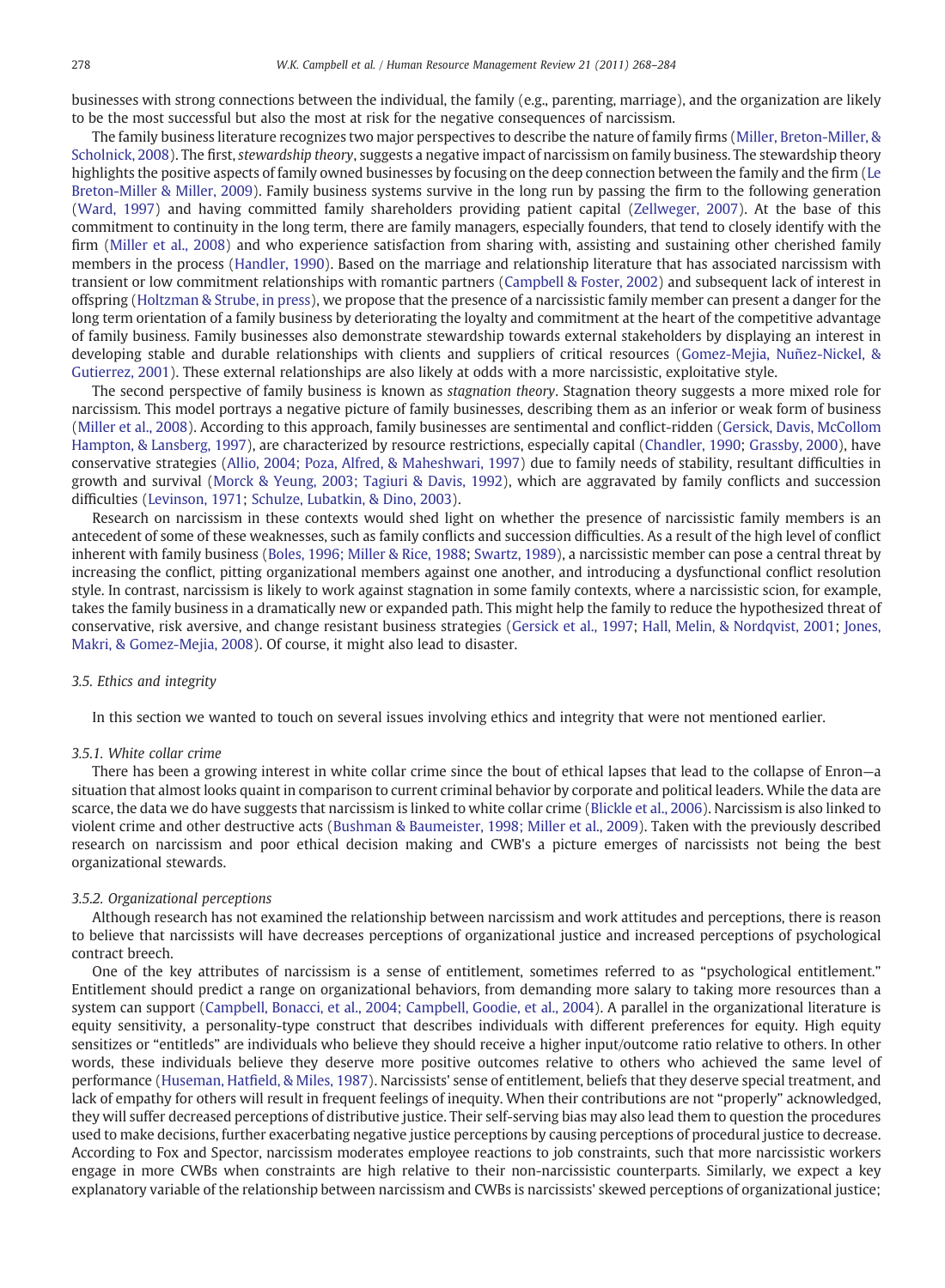narcissists are especially prone to perceive deficiencies in equity, which would fuel reduced perceptions of organizational justice, and ultimately, in increased levels of CWBs.

Second, an important area to research is narcissists' perception of psychological contracts with their employers. A psychological contract represents the beliefs, perceptions, and informal obligations between an employer and employee ([Rousseau, 1990\)](#page-15-0). Psychological contracts are often formed during recruitment and initial interview and may later be remembered as promises and thus give rise to expectations. Employees who perceive psychological contract breach are likely to become demotivated and resentful [\(Robinson & Rousseau, 1994; Rousseau, 2001](#page-15-0)). Responses to a breach can include reduced loyalty, commitment, and organizational citizenship behaviors [\(Rousseau, 2001; Zhao, Wayne, Glibkowski, & Bravo, 2007](#page-15-0)). Given narcissists' sense of entitlement, it would not be surprising to see increases in perceptions of breach among narcissists, another mechanism potentially responsible for the influence of narcissism on reduced levels of OCB and increased level of CWBs.

# 3.6. Generational Issues

Recent meta-analytic work has shown that narcissism has risen steadily over the past 25 years [\(Twenge, Konrath, Foster,](#page-16-0) [Campbell, & Bushman, 2008](#page-16-0); cf. [Roberts, Edmonds, & Grijalva, 2010;](#page-15-0) but cf. [Twenge & Foster, 2010\)](#page-16-0). These generational shifts in narcissism reflect broader cultural trends that encourage individualism broadly and narcissism more specifically [\(Twenge, Abebe,](#page-16-0) [& Campbell, 2010; Twenge & Campbell, 2009\)](#page-16-0). Such trends include the self-esteem emphasis in schools, a shift is parenting away from valuing obedience, the attention on celebrity and the associated emergence of the celebrity culture, new media such as social networking sites ([Buffardi & Campbell, 2008\)](#page-13-0), and the easy availability of credit [\(Twenge & Campbell, 2009](#page-16-0)). This increase in narcissism has several implications for organizations.

First, while society has done very well at raising expectations in the young, reality has not kept up (e.g., [Reynolds, Stewart,](#page-15-0) [Sischo, & MacDonald, 2006; Twenge & Campbell, 2008](#page-15-0)). The result in that young people entering the working force expect a very different workplace than the one where their parents worked ([Twenge, Campbell, Hoffman, & Lance, 2010](#page-16-0)). Members of this generation have high expectations regarding salary. In a one poll, teens predicted that they would be earning, on average, \$75,000 a year by the time they were 30, even though the average income of a 30-year-old that year was \$27,000 [\(Reynolds et al., 2006\)](#page-15-0). Given the increase in narcissism observed among Generation Y accompanied by previously proposed relationship between narcissism and justice variables/psychological contract, it is plausible that Generation Y will be more likely to perceive that their employer breached their contract. This might result in an increasingly inefficient and unhappy workforce; one that believes that their organizations have failed to deliver on what they perceive was promised.

Second, as a result of these social and workforce changes, many organizations have started to implement initiatives stemming from the perceived need to change organizational policies and practices to more effectively recruit and retain the younger generation of workers [\(Fortune, 2008\)](#page-14-0). These range from increased flex-time to "celebration assistants" to highly individualized work environments [\(Zaslow, 2007\)](#page-16-0). While the collapse of the credit bubble put a damper on the more extreme of these, they are still practiced in competitive hiring areas. Despite the emergence of such work practices, we know very little about their efficacy. A fundamental question is whether Generation Y tailored work practices are actually effective at attracting and retaining Generation Y workers.

Third, the increase in narcissism among Generation Y has implications for management education [\(Bergman, Westerman, &](#page-13-0) [Daly, 2010\)](#page-13-0). Professional skills such as effective communication and team collaboration are required by potential employers and so business schools have been tasked with delivering graduates who are capable team players. As discussed, narcissists tend to blame others for failure, are overly competitive with fellow students and are motivated towards achieving victory over others in group tasks (e.g., [Campbell et al., 2000\)](#page-14-0). Furthermore, narcissistic students are likely to show a sense of entitlement ([Greenberger,](#page-14-0) [Lessard, Chen, & Farruggia, 2008](#page-14-0)). Individuals with these characteristics make poor team players in the class or in the external business community. Likewise, as suggested by the contextual reinforcement model of narcissism ([Campbell & Campbell, 2009\)](#page-13-0) narcissism can be adaptive, even beneficial, in certain contexts. Management classrooms, with their focus on short-term competitiveness, may provide such a context for narcissists to thrive ([Bergman et al., 2010](#page-13-0)). The classroom may provide a setting where short-term likeability, emergent leadership, and enhanced performance attributed to narcissists in the short run (or emerging zone), is rewarded ([Brunell et al., 2008](#page-13-0)). The concern of course is that certain class structures, particularly in business school context, might unwittingly reward narcissism ([Bergman et al., 2010\)](#page-13-0).

A fourth and final issue involves the generational climate in the workplace. Today's workforce consists of four different generations working side by side at organizations across the U.S.: (a) the Traditionalists (a.k.a. the Veterans, the Silent Generation) who grew up during WWII and the 1950s, (b) the Baby Boomers who grew up during the Vietnam War and Watergate, (c) Generation X, who grew up with televisions, microwaves, computers and MTV, and (d) Generation Y (a.k.a. Generation Me, Millennials) who grew up with the Internet, iPods, and the threat of global terrorism. While this mixture of generations adds valuable diversity to the workforce, it also adds complexity for organizations in terms of organizational policies and procedures. The generations view career development, benefits, and work-life balance very differently. Indeed, a recent study that compared Baby Boomers, Gen X and Generation Y, found results that suggested that Generation Y valued increased outputs from the organization (e.g., increased extrinsic rewards) while simultaneously valuing fewer inputs from themselves (e.g., more leisure time; [Twenge, Abebe, & Campbell, 2010; Twenge, Campbell, et al., 2010\)](#page-16-0).

In light of the increase in narcissism among this younger generation, it should not be surprising that younger generations feel entitled to greater rewards for less work. What is especially difficult, however, is that we have a group of young workers who appear doubly narcissistic. That is, they are characterized by both the narcissism of their generation and also the narcissism that is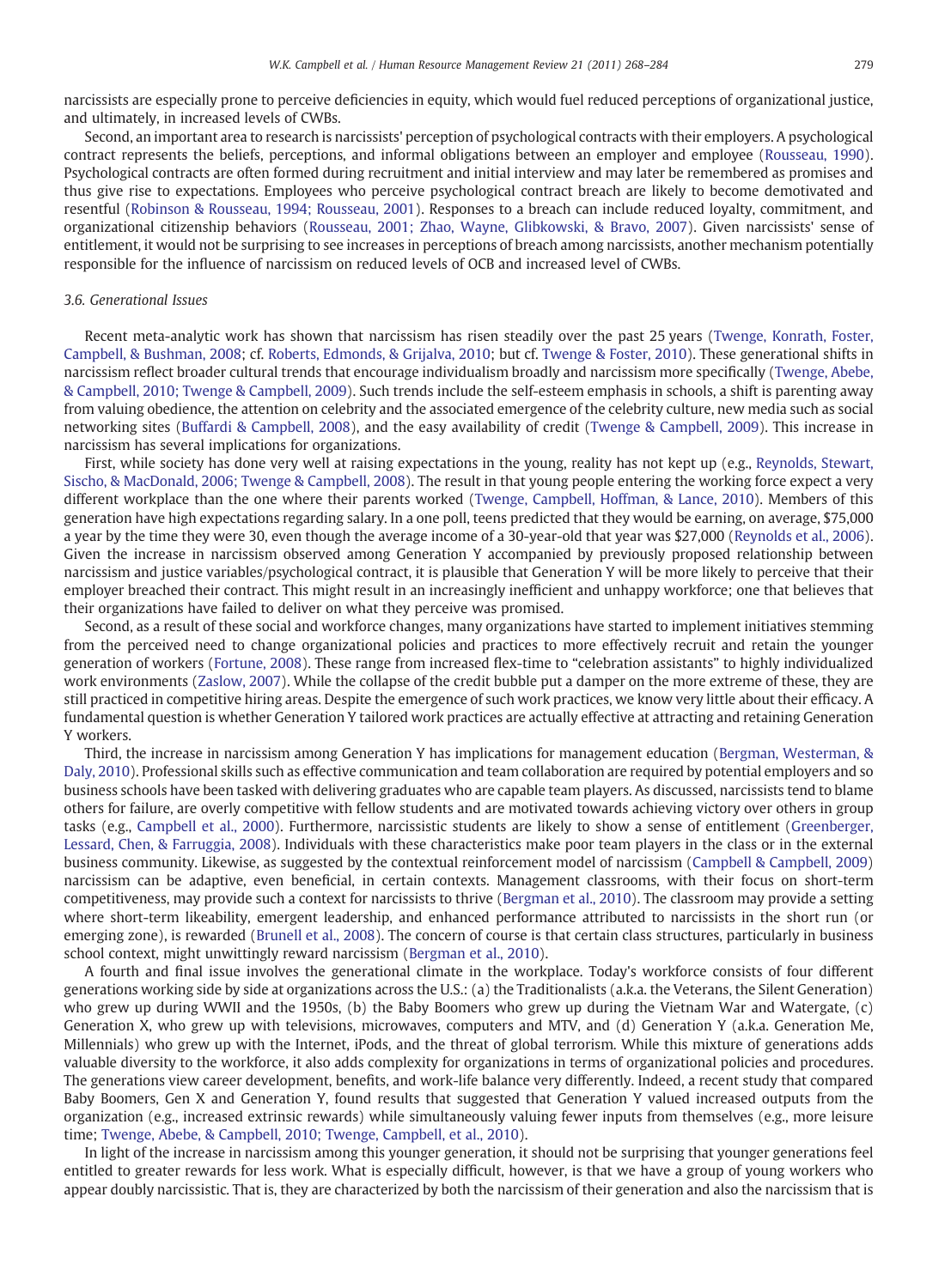typically associated with youth. In light of the expected influx of younger workers in the coming years, the potential impact of narcissism in the workplace should become more evident. Managers are going to need to both develop structures that can accommodate the needs and desires of all represented workers, but also devise methods to effectively socialize younger workers into established organizational practices. It is a difficult balancing act that demands much more research attention.

# 3.7. Meta-organizational issues

A final wrinkle to the story of narcissism in organizations is actually a meta-organizational issue. Organizations function in an environment with other organizations. While these organizations may be seen as "competitors," the overall economic landscape is necessary for all organizations to survive. In this broader economic landscape, narcissism can lead organizations to short-term victories that are ultimately Pyrrhic.

This complex issue can be seen most simply in a commons dilemma. Imagine four corporations that are each in the timber business. They are able to harvest timber for a renewable forest, but if they overharvest the forest will be destroyed. Now, a narcissistic corporate leader in this situation will harvest more than other leaders. Thus, the narcissistic leader will "win" initially. However, this acquisitive behavior will cause all the other leaders to start harvesting more rapidly. As a result, the forest will be destroyed—the narcissistic leader will do better than the others, but all will ultimately suffer.

In a laboratory study of the tragedy of the commons, this paradigm was run scores of times with groups of four "corporate leaders" [\(Campbell et al., 2005](#page-13-0)). The results were conclusive. Narcissistic leadership resulted in short-term performance and greater performance than direct competitors. However—and this is the big catch—the more narcissistic the "corporate leaders" that were competing with each other, the less well each—and all—did. They cut down the forest so quickly that everyone suffered. Essentially, narcissistic leaders quickly kill the proverbial "golden goose." They succeed in the short term, but destroy systems that they and others depend on to survive and thrive. This meta-organizational issue is often neglected when studying organizational performance and needs to be examined in the current economic environment. Much of the current destruction in the financial and real estate industry, for example, have the appearance of narcissistic damage at a meta-organizational level.

# 4. Implications of narcissism in human resource management

As demonstrated throughout this manuscript, narcissism has far reaching implications for human resource management. Three issues in particular come to mind when viewing narcissism from an HR perspective: recruitment, performance assessment and enhancement, and problems and pitfalls.

There appear to be many paths through which individuals with high levels of narcissism can enter and advance through organizations, and this represents a potential area of concern for HR functions such as recruitment, selection, and advancement. We described the findings from the leadership literature which showed that narcissism predicts emergent leadership. Recent research that has focused directly on personnel selection in an interview context ([Paulhus et al., 2010](#page-15-0)) found that narcissism positively predicted interviewer evaluations (at least with European–American individuals). A key mechanism seems to be verbal quantity. That is, narcissists talk a good deal in interviews and this gives them an air of competence. When coupled with the findings that these individuals tend to be more positively evaluated by trained assessors in assessment center exercises [\(Brunell](#page-13-0) [et al., 2008](#page-13-0)), it appears that HR functions are susceptible to the recruitment and selection of narcissists. To combat this possibility, recruiters, interviewers, and assessors should be trained to be on the lookout for behaviors indicative of narcissism. Of course, probationary employment periods are ideal to capture any behavioral or character issues that might go unnoticed in initial meetings. Most obviously, objective personality instruments, such as the NPI, might be especially useful in identifying narcissists. However, it is important to note that the use of standard personality assessments, such as the NPI, has the potential to yield higher scores for younger, male applicants, and also yield higher scores for African Americans and lower scores for Asian Americans (e.g., [Foster, Campbell, & Twenge, 2003; Twenge & Foster, 2010\)](#page-14-0). This is a potential impediment to the use of such measures in personnel selection contexts.

If narcissistic individuals are recruited into an organization, a comprehensive performance evaluation system might aid in preventing their continued advancement. In terms of assessment, it is advisable to focus on ethical, interpersonal, and various citizenship oriented behaviors. A clear picture is beginning to emerge that narcissism primarily impedes organizational functioning through its association with increased unethical behavior and decreased OCB. Likewise, gathering multiple perspectives on performance (supervisor, peer, and subordinate), in addition to objective metrics is important to identifying narcissistic employees. If you find that you have a narcissistic employee, there is no sure fire mechanism to reduce narcissism. In the lab, increasing the sense of connection to others seems to mitigate some of narcissists' more destructive behaviors ([Finkel,](#page-14-0) [Campbell, Buffardi, Kumashiro, & Rusbult, 2009; Konrath, Bushman, & Campbell, 2006\)](#page-14-0). However, research has not addressed the viability of this approach in field settings. The other option, of course, is to find a setting in an organizational setting where the narcissistic employee can excel. Narcissistic individuals, for example, will do well in situations that require public performance or relationship characterized by a relatively brief duration. Placing a narcissistic individual in a role that fits his or her talents could be a win/win for the organization and employee.

Finally, narcissism has many problems and pitfalls that are directly relevant to HR practice. As we noted, narcissism predicts a range of CWBs. In particular, narcissism predicts aggression and bullying (e.g., [Bushman & Baumeister, 1998](#page-13-0)). While there are certainly many risk-factors for workplace aggression (substance use, emotional instability, negative feedback), narcissism is likely to put one especially at risk for bullying other employees. Narcissism is also likely to be linked to an overly sexualized workplace.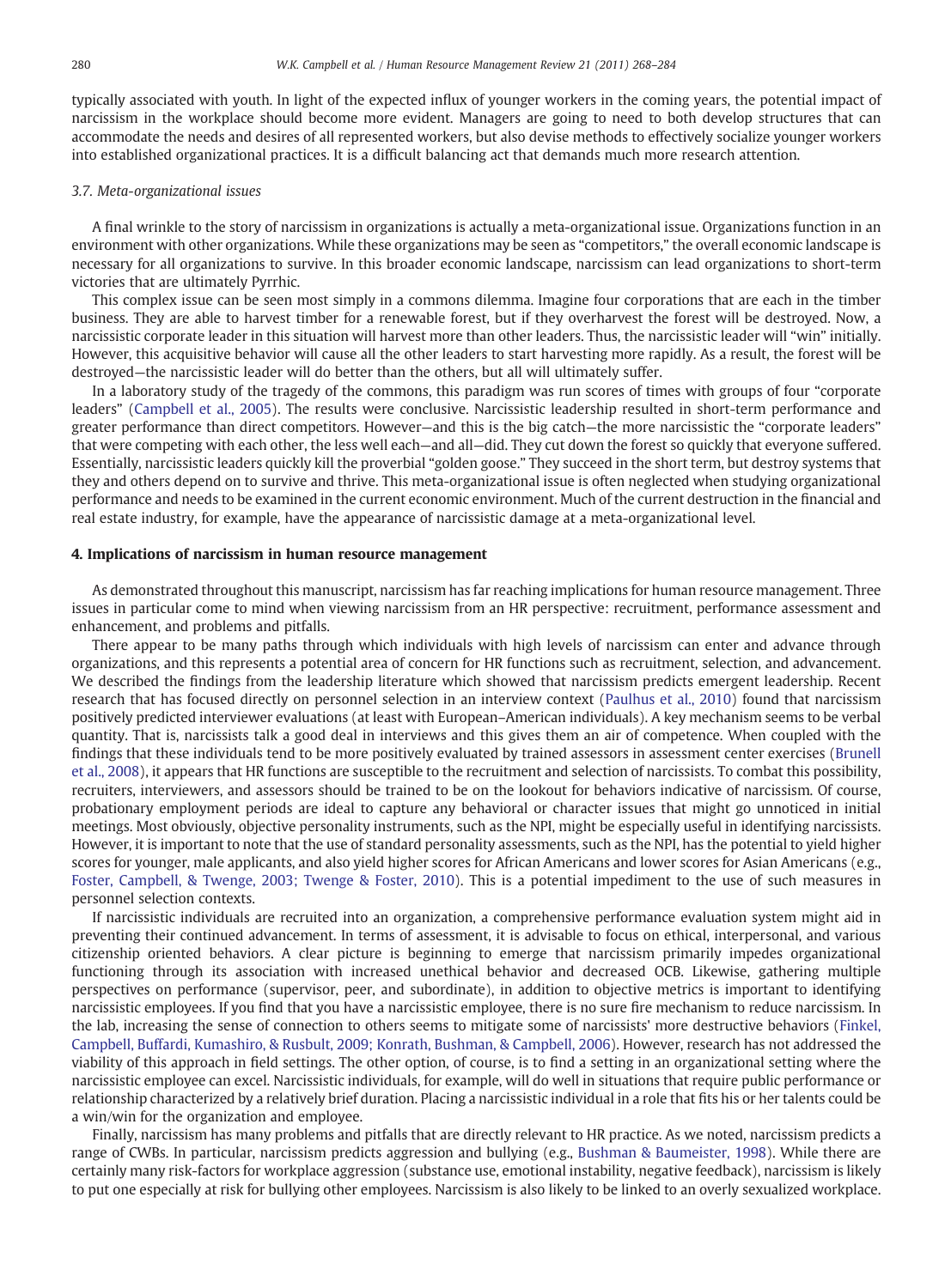<span id="page-13-0"></span>Narcissism predicts uncommitted sexual relationships, infidelity and sexual coercion, each of which has potentially destructive consequences in an organizational context (Bushman et al., 2003; Foster, Shrira & Campbell, 2006).

In sum, narcissism is problematic in organizational contexts because it is both destructive in multiple ways but also attractive in the recruitment process. HR professionals need to be aware of this so as not to be seduced but ultimately disappointed by narcissistic employees.

# 5. Conclusions: emerging themes

We focused this review on a range of topics relevant to organizational research. We want to conclude, however, by highlighting several themes that are consistent across topics. First, narcissism is a best thought of as a trade-off; it will be positive in some contexts and from some perspectives and negative from others. This has several consequences for researchers, but a key implication is that the effects of narcissism might look small or varied unless critical moderators are assessed. As noted, narcissism will be predict positive outcomes primarily in novel or chaotic situations, and negative outcomes in stable, long term contexts and after threat. Second, many of the negative consequences will be seen in the area of damaged relationships (especially in the long term). Third, the complex structure of narcissism leads to significant concerns for selection. Selection processes that focus on short-term performance, likability, rapid leader emergence, self confidence, or public performance are likely to select for higher levels of narcissism. Just look at our current crop of politicians and you can see the results of this selection strategy.

Finally, from our perspective, the single most important theme in research on narcissism in organizations is that there is more research needed. We encourage researchers to examine the role of narcissism if it is theoretically interesting for their topics of interest. As we have shown here, preliminary evidence indicates a pervasive influence of narcissism on a wide variety of organizational processes. And more research is clearly needed to build a solid foundation of knowledge on narcissism in organizations.

# References

- Allen, T. D., Johnson, H. M., Xu, X., Biga, A., Rodopman, O. B., & Ottinot, R. C. (2009). Mentoring and protégé narcissistic entitlement. Journal of Career Development, 35, 385−405.
- Allio, M. (2004). Family businesses: Their virtues, vices and strategic path. Strategy and Leadership, 32, 24−34.
- American Psychiatric Association (2000). Diagnostic and statistical manual of mental disorders (4th ed., text revision). Washington, DC: American Psychiatric Association.
- Ames, Daniel R., Rose, Paul, & Anderson, Cameron P. (2006). The NPI-16 as a short measure of narcissism. Journal of Research in Personality, 40, 440−450.
- Anderson, R. C., & Reeb, D. M. (2003). Founding-family ownership and firm performance: Evidence from the S&P 500. The Journal of Finance, 58, 1301.
- Arregle, J. -L., Hitt, M. A., Sirmon, D. G., & Very, P. (2007). The development of organizational social capital: Attributes of family firms. Journal of Management Studies, 44, 73−95.
- Bass, B. M. (1985). Leadership and performance beyond expectations. New York: Free Press.
- Baumeister, R. F., & Vohs, Kathleen, D. (2007). Narcissism as addiction to esteem. Psychological Inquiry, 12, 206−209.
- Bergman, J. Z., Westerman, J. W., & Daly, J. P. (2010). Narcissism in management education. Academy of Management Learning & Education, 9, 119-131.
- Blair, C. A., Hoffman, B. J., & Helland, K. R. (2008). Narcissism in organizations: A multisource appraisal reflects different perspectives. Human Performance, 21, 254−276.
- Blickle, G., Schlegel, A., Fassbender, P., & Klein, U. (2006). Some personality correlates of business white-collar crime. Applied Psychology: an International Review, 55, 220−233.
- Boles, J. S. (1996). Influences of work-family conflict on job satisfaction, life satisfaction and quitting intentions among business owners: The case of familyoperated businesses. Family Business Review, 9, 61−74.
- Bolino, M. C. (1999). Citizenship and impression management: Good soldiers or good actors? Academy of Management Review, 24, 82−98.
- Borman, W. C. (1974). The rating of individuals in organizations: An alternative approach. Organizational Behavior and Human Performance, 12, 105−124.
- Bourdage, J. S., Lee, J. -H., Lee, K., & Shin, K. -H. (2009). Good soldiers versus good actors: An investigation of OCB motives. Paper presented at the annual meeting of the Society for Industrial and Organizational Psychology. New Orleans, Louisiana.
- Brown, M. E., Treviño, L. K., & Harrison, D. (2005). Ethical leadership: A social learning perspective for construct development and testing. Organizational Behavior and Human Decision Processes, 97, 117−134.
- Brunell, A. B., Gentry, W. A., Campbell, W. K., Hoffman, B. J., Kuhnert, K. W., & Demarree, K. G. (2008). Leader emergence: The case of the narcissistic leader. Personality and Social Psychology Bulletin, 34, 1663−1676.
- Buffardi, L. E., & Campbell, W. K. (2008). Narcissism and social networking websites. Personality and Social Psychology Bulletin, 34, 1303−1324.
- Bushman, B. J., & Baumeister, R. F. (1998). Threatened egotism, narcissism, self-esteem, and direct and displaced aggression: Does self-love or self-hate lead to violence? Journal of Personality and Social Psychology, 75, 219−229.
- Bushman, B. J., Bonacci, A. M., van Dijk, M., & Baumeister, R. F. (2003). Narcissism, sexual refusal, and aggression: Testing a narcissistic reactance model of sexual coercion. Journal of Personality and Social Psychology, 84, 1027−1040.
- Buss, D., & Chiodo, L. S. (1991). Narcissistic acts in everyday life. Journal of Personality, 59, 179−215.
- Campbell, W. K. (1999). Narcissism and romantic attraction. Journal of Personality and Social Psychology, 77, 1254−1270.
- Campbell, W. K. (2005). When you love a man who loves himself: How to deal with a one-way relationship.Chicago: Sourcebooks Casablanca (translated into Polish, 2006).
- Campbell, W. K., Bonacci, A. M., Shelton, J., Exline, J. J., & Bushman, B. J. (2004). Psychological entitlement: Interpersonal consequences and validation of a new selfreport measure. Journal of Personality Assessment, 83, 29−45.
- Campbell, W. K., Bosson, J. K., Goheen, T. W., Lakey, C. E., & Kernis, M. H. (2007). Do narcissists dislike themselves "deep down inside"? Psychological Science, 18, 227−229.
- Campbell, W. K., Brunell, A. B., & Finkel, E. J. (2006). Narcissism, interpersonal self- regulation, and romantic relationships: An agency model approach. In E. J. Finkel & K. D. Vohs (Eds.), Self and relationships: Connecting intrapersonal and interpersonal processes (pp. 57−83). New York: Guilford.
- Campbell, W. K., Bush, C. P., Brunell, A. B., & Shelton, J. (2005). Understanding the social costs of narcissism: The case of tragedy of the commons. Personality and Social Psychology Bulletin, 31, 1358−1368.
- Campbell, W. K., & Campbell, S. M. (2009). On the self-regulatory dynamics created by the peculiar benefits and costs of narcissism: A contextual reinforcement model and examination of leadership. Self & Identity, 8, 214−232.
- Campbell, W. K., & Foster, C. A. (2002). Narcissism and commitment in romantic relationships: An investment model analysis. Personality and Social Psychology Bulletin, 28, 484−495.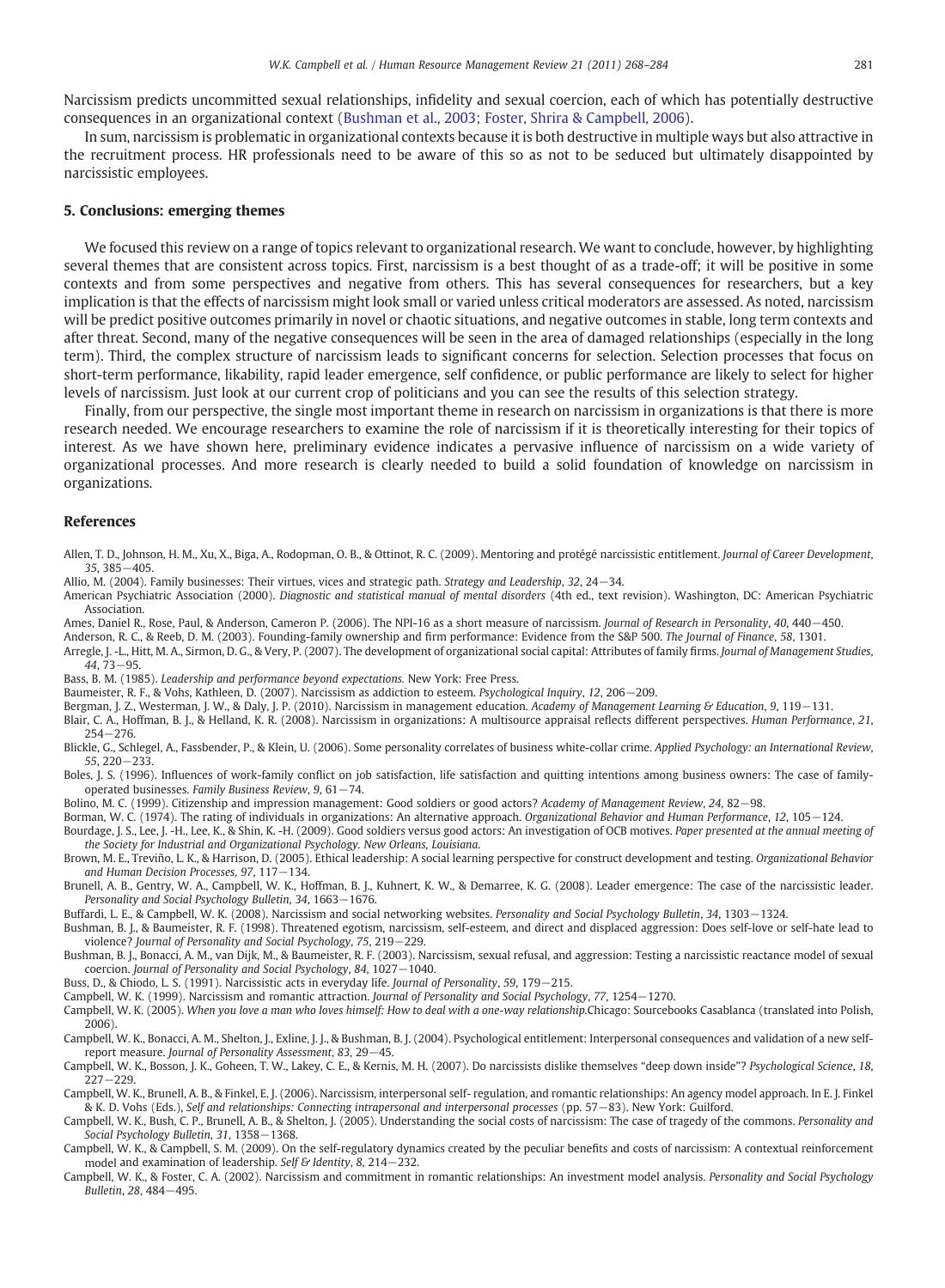<span id="page-14-0"></span>Campbell, W. K., Goodie, A. S., & Foster, J. D. (2004). Narcissism, confidence, and risk attitude. Journal of Behavioral Decision Making, 17, 297−311.

Campbell, W. K., Reeder, G. D., Sedikides, C., & Elliot, A. J. (2000). Narcissism and comparative self-enhancement strategies. Journal of Research in Personality, 34, 329−347.

Campbell, W. K., Rudich, E., & Sedikides, C. (2002). Narcissism, self-esteem, and the positivity of self-views: Two portraits of self-love. Personality and Social Psychology Bulletin, 28, 358−368.

Campbell, W. K., & Sedikides, C. (1999). Self-threat magnifies the self-serving bias: A meta-analytic integration. Review of General Psychology, 3, 23−43.

Campbell, S. M., Miller, J. D., Lakey, C. E., & Goodie, A. S. (2008). Unpublished data. University of Georgia.

Carroll, L. (1987). A study of narcissism, affiliation, intimacy, and power motives among students in business administration. Psychological Reports, 61, 355−358. Chandler, A. D. (1990). Scale and scope: The dynamics of industrial capitalism. Cambridge, MA: Belknap Press.

Chatterjee, A., & Hambrick, D. (2007). It's all about me: Narcissistic CEOs and their effects on company strategy and performance. Administrative Science Quarterly, 52, 351−386.

Chrisman, J. J., Chua, J. H., & Sharma, P. (2005). Trends and directions in the development of a strategic management theory of the family firm. Entrepreneurship: Theory & Practice, 29, 555−575.

Conger, J. A., & Kanungo, R. N. (1998). Leadership in organizations. London: Sage.

Corporate Fraud Task Force (2008). Corporate Fraud Task Force Report to the President. Retrieved November 23rd 2009, from. <http://www.justice.gov/dag/cftf/>

Deluga, R. J. (1997). Relationship among American presidential charismatic leadership, narcissism, and rated performance. Leadership Quarterly, 8, 49−65. Eby, L. T., Butts, M., Lockwood, A., & Simon, S. A. (2004). Protégés' negative mentoring experiences: Construct development and nomological validation. Personnel Psychology, 57, 411−447.

Exline, J. J., Baumeister, R. F., Bushman, B. J., Campbell, W. K., & Finkel, E. J. (2004). Too proud to back down: Narcissistic entitlement as a barrier to forgiveness. Journal of Personality and Social Psychology, 87, 894−912.

Finkel, E. J., Campbell, W. K., Buffardi, L. E., Kumashiro, M., & Rusbult, C. E. (2009). The metamorphosis of Narcissus: Communal activation promotes relationship commitment among narcissists. Personality and Social Psychology Bulletin, 35, 1271−1284.

First, M. B., Gibbon, M., Spitzer, R. L., Williams, J. B. W., & Benjamin, L. S. (1997). Structured Clinical Interview for DSM-IV Axis II Personality Disorders (SCID-II). Washington, DC: American Psychiatric Press.

Fortune magazine 100 best companies to work for (2008). From the February 4, 2008 issue. [http://www.money.cnn.com/magazines/fortune/bestcompanies/](http://www.money.cnn.com/magazines/fortune/bestcompanies/2008/full_list/index.html) [2008/full\\_list/index.html](http://www.money.cnn.com/magazines/fortune/bestcompanies/2008/full_list/index.html)

Foster, J. D., & Campbell, W. K. (2007). Are there such things as "narcissists" in social psychology? A taxometric analysis of the Narcissistic Personality Inventory. Personality and Individual Differences, 43, 1321−1332.

Foster, J. D., Campbell, W. K., & Twenge, J. M. (2003). Individual differences in narcissism: Inflated self-views across the lifespan and around the world. Journal of Research in Personality, 37, 469−486.

Foster, J. D., Shrira, I., & Campbell, W. K. (2006). Theoretical models of narcissism, sexuality, and relationship commitment. Journal of Social and Personal Relationships, 23, 367−386.

Foster, J. D., & Trimm, R. F. (2008). On being eager and uninhibited: Narcissism and approach—avoidance motivation. Personality and Social Psychology Bulletin, 34, 1004−1017.

Freud, S. (1950). Libidinal types. In J. Strachey (Ed.), The standard edition of the complete psychological works of Sigmund Freud, Vol. 21. (pp. 217−220). London: Hogarth (Original work published in 1931).

Gabriel, M. T., Critelli, J. W., & Ee, J. S. (1994). Narcissistic illusions in self-evaluations of intelligence and attractiveness. Journal of Personality, 62, 143−155.

Gaertner, L., Iuzzini, J., & O'Mara, E. M. (2008). When rejection by one fosters aggression against many: Multiple-victim aggression as a consequence of social

rejection and perceived groupness. Journal of Experimental Social Psychology, 44, 958−970.

Gersick, K. E., Davis, J. A., McCollom Hampton, M., & Lansberg, I. S. (1997). Generation to generation : Life cycles of the family business. Boulder, CO: Netlibrary Inc. Gladwell, M. (2002, July 22). The Talent Myth. New Yorker, 28−33.

Gomez-Mejia, L. R., Nuñez-Nickel, M., & Gutierrez, I. (2001). The role of family ties in agency contracts. Academy of Management Journal, 44, 81−95.

Gough, H. G., & Bradley, P. (1996). California Psychological Inventory Manual. Palo Alto CA: Counseling Psychologist's Press.

Grassby, R. (2000). Kinship and Capitalism. Cambridge, MA: Cambridge University Press.

Greenberger, E., Lessard, J., Chen, C., & Farruggia, S. P. (2008). Self-entitled college students: Contributions of personality, parenting, and motivational factors. Journal of Youth & Adolescence, 37, 1193−1204.

Habbershon, T. G., & Williams, M. L. (1999). A Resource-based framework for assessing the strategic advantages of family firms. Family Business Review, 12, 1−25.

Habbershon, T. G., Williams, M., & MacMillan, I. C. (2003). A unified systems perspective of family firm performance. Journal of Business Venturing, 18(4), 451. Hall, A., Melin, L., & Nordqvist, M. (2001). Entrepreneurship as radical change in the family business: Exploring the role of cultural patterns. Family Business Review, 14(3), 193−208.

Handler, W. C. (1990). Succession in family firms: A mutual role adjustment between entrepreneur and next-generation family members. Entrepreneurship: Theory & Practice, 15, 37−51.

Hill, R. W., & Yousey, G. (1998). Adaptive and maladaptive narcissism among university faculty, clergy, politicians and librarians. Current Psychology, 17, 249−262. Hoffman, B. J., Blair, C., Meriac, J., & Woehr, D. J. (2007). Expanding the criterion domain? A meta-analysis of the OCB literature. The Journal of Applied Psychology, 92, 555−566.

Hoffman, B. J., Lance, C., Bynum, B., & Gentry, B. (2010). Rater source effects are alive and well after all. Personnel Psychology, 63, 119−151.

Hoffman, B. J., & Woehr, D. J. (2009). Disentangling the meaning of multisource feedback: An examination of the nomological network surrounding source and dimension factors. Personnel Psychology, 62, 735−765.

Hoffman, B. J., Woehr, D. J., Maldegan, R., & Lyons, B. (2010). Great man or great myth? A meta-analysis of the relationship between traits and leader effectiveness. Journal of Occupational and Organizational Psychology. doi:10.1348/096317909X485207.

Hogan, R., & Hogan, J. (2001). Assessing leadership: A view from the dark side. International Journal of Selection and Assessment, 9, 40−51.

Hogan, R., & Hogan, J. (2009). Hogan development survey manual (2nd Ed). Tulsa, OK: Hogan Assessment Systems.

Hogan, R., & Kaiser, R. B. (2005). What we know about leadership. Review of General Psychology, 9, 169−180.

Holtzman, N. S. & Strube, M. J. (in press). The Intertwined Evolution of Narcissism and Short-Term Mating: An Emerging Hypothesis. In W. K. Campbell & J. D. Miller (Eds.), The Handbook of Narcissism and Narcissistic Personality Disorders. New York: Wiley.

Hornett, A., & Fredericks, S. (2005). An empirical and theoretical exploration of disconnections between leadership and ethics. Journal of Business Ethics, 59, 233−246.

House, R. J., & Howell, J. M. (1992). Personality and charismatic leadership. The Leadership Quarterly, 3, 81−108.

Howell, J. M., & Avolio, B. J. (1992). The ethics of charismatic leadership: Submission or liberation? The Executive, 6, 43−54.

Huseman, R. C., Hatfield, J. D., & Miles, E. W. (1987). A new perspective on equity theory: The equity sensitivity construct. Academy of Management Review, 12, 222−234.

Hyler, S. E. (1994). PDQ-4+ Personality Questionnaire. New York: NYSPI.

Jones, C. D., Makri, M., & Gomez-Mejia, L. R. (2008). Affiliate directors and perceived risk bearing in publicly traded, family-controlled firms: The case of diversification. Entrepreneurship: Theory & Practice, 32, 1007−1026.

Judge, T. A., LePine, J. A., & Rich, B. L. (2006). Loving yourself abundantly: Relationship of the narcissistic personality to self and other perceptions of workplace deviance, leadership, and task and contextual performance. The Journal of Applied Psychology, 91, 762−776.

Kets de Vries, M., & Miller, D. (1984). The neurotic behavior of organizations. San Francisco: Jossey-Bass.

Khoo, H. S., & Burch, G. S. J. (2008). The 'dark side' of leadership personality and transformational leadership: An exploratory study. Personality and Individual Differences, 44, 86−97.

Konrath, S., Bushman, B., & Campbell, W. K. (2006). Attenuating the link between threatened egotism and aggression. Psychological Science, 17, 995−1001.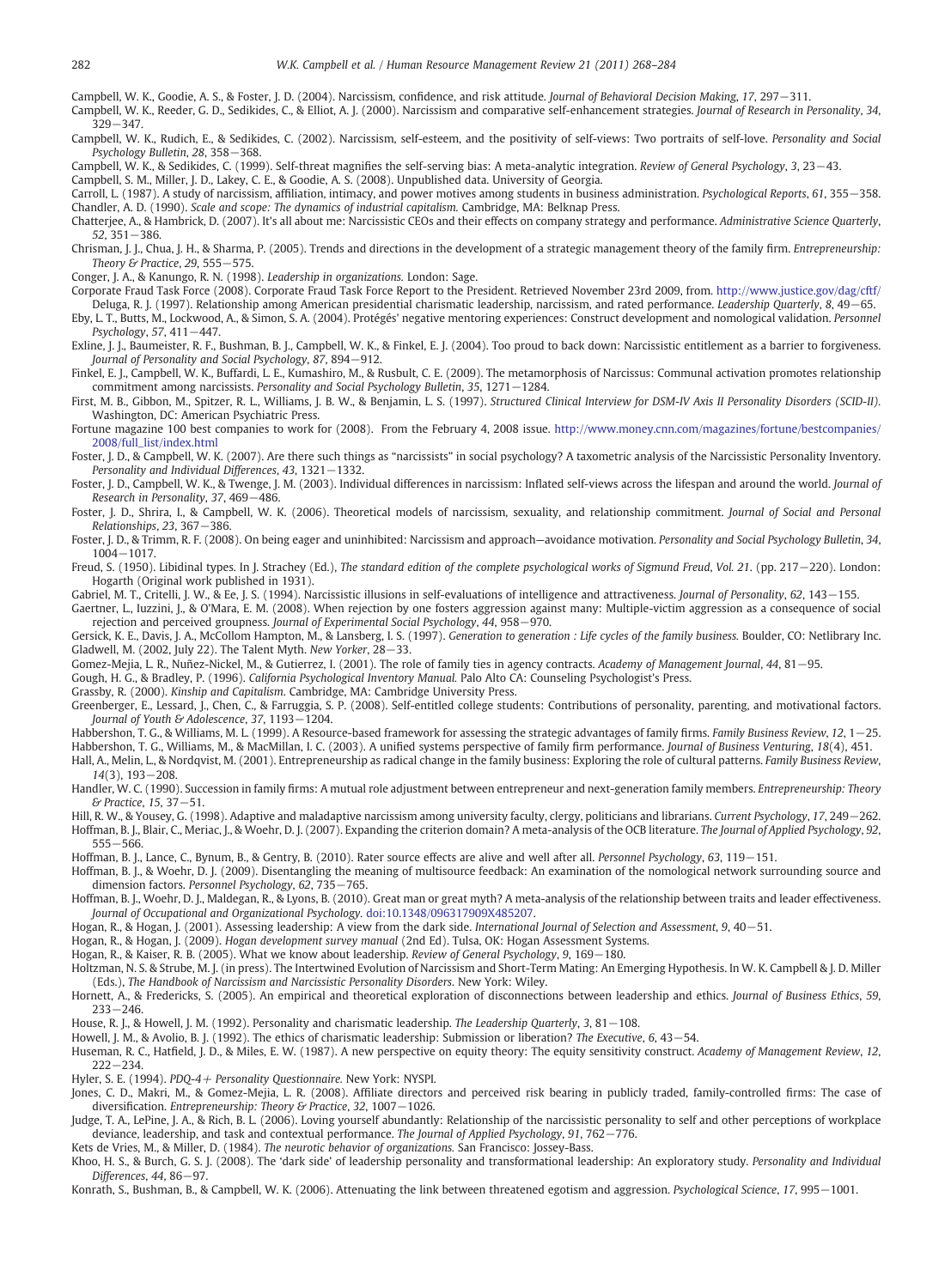- <span id="page-15-0"></span>Lakey, C. E., Rose, P., Campbell, W. K., & Goodie, A. S. (2008). Probing the link between narcissism and gambling: The mediating role of judgment and decisionmaking biases. Journal of Behavioral Decision Making, 21, 113−137.
- Le Breton-Miller, I., & Miller, D. (2009). Agency vs. stewardship in public family firms: A social embeddedness reconciliation. Entrepreneurship: Theory & Practice, 33, 1169−1191.
- Lee, J. (2006). Impact of family relationships on attitudes of the second generation in family business. Family Business Review, 19, 175−191.

Levinson, H. (1971). Conflicts that plague the family business. Harvard Business Review, 49, 90−98.

- Livesley, W. J. (2006). The Dimensional Assessment of Personality Pathology (DAPP) approach to personality disorder. In S. Strack (Ed.), Differentiating normal and abnormal personality (pp. 401−425). (2nd ed.). New York: Springer Publishing Company.
- Lord, R. G., Foti, R. J., & DeVader, C. L. (1984). A test of leadership categorization theory: internal structure, information processing, and leadership perceptions. Organizational Behavior and Human Performance, 34, 343−378.
- Maccoby, M. (2000). Narcissistic leaders: The incredible pros, the inevitable cons. Harvard Business Review, 1, 69−77.
- Maccoby, M. (2003). The productive narcissist: The promise of peril of visionary leadership. New York: Broadway Books.
- Miller, D., Breton-Miller, I. L., & Scholnick, B. (2008). Stewardship vs. stagnation: An empirical comparison of small family and non-family businesses. Journal of Management Studies, 45, 51−78.
- Miller, J. D., & Campbell, W. K. (2008). Comparing clinical and social-personality conceptualizations of narcissism. Journal of Personality, 76, 449-476.
- Miller, J. D., Campbell, W. K., & Pilkonis, P. A. (2007). Narcissistic Personality Disorder: Relations with distress and functional impairment. Comprehensive Psychiatry, 170−177.
- Miller, J. D., Campbell, W. K., Young, D. L., Lakey, C. E., Reidy, D. E., & Zeichner, A. (2009). Examining the relations among narcissism, impulsivity, and self-defeating behaviors. Journal of Personality, 77, 761−793.
- Miller, J. D. & Maples, J. (in press). Trait personality models of narcissistic personality disorder, grandiose narcissism, and vulnerable narcissism. In W. K. Campbell & J. D. Miller (Eds), The Handbook of Narcissism and Narcissistic Personality Disorders. New York: Wiley.

Miller, E. J., & Rice, A. K. (1988). The family business in contemporary society. Family Business Review, 1, 193−210.

- Miller, J. D., Dir, A., Gentile, B., Wilson, L., Pryor, L. R., & Campbell, W. K. (in press). Searching for a vulnerable dark triad: Comparing factor 2 psychopathy, vulnerable narcissism, and borderline personality disorder. Journal of Personality, 78, 1529–1564.
- Millon, T. (1994). Millon Clinical Multiaxial Inventory-III. Minneapolis: National Computer Systems.

Morck, R., & Yeung, B. (2003). Agency problems in large family business groups. Entrepreneurship: Theory & Practice, 27(4), 367−382.

- Morf, C. C., & Rhodewalt, F. (2001). Unraveling the paradoxes of narcissism: A dynamic self-regulatory processing model. Psychological Inquiry, 12, 177−196. Morrison, A. P. (1986). Essential papers on narcissism. New York: New York University Press.
- O'Connor, J., Mumford, M. D., Clifton, T. C., Gessner, T. L., & Connelly, M. S. (1995). Charismatic leaders and destructiveness: An historiometric study. The Leadership Quarterly, 6, 529−555.
- Ones, D. S., Viswesvaran, C., & Schmidt, F. (1993). Comprehensive meta-analysis of integrity test validities: Findings and implications for personnel selection and theories of job performance. Journal of Applied Psychology Monograph, 78, 679−703.
- Ostroff, C., Atwater, L. E., & Feinberg, B. J. (2004). Understanding self-other agreement: A look at rater and ratee characteristics, context, and outcomes. Personnel Psychology, 57, 333−375.
- Otway, L. J., & Vignoles, V. L. (2006). Narcissism and childhood recollections: A quantitative test of psychoanalytic predictions. Personality and Social Psychology Bulletin, 32, 104−116.
- Paulhus, D. L. (1998). Interpersonal and intrapsychic adaptiveness of trait self-enhancement: A mixed blessing? Journal of Personality and Social Psychology, 74, 1197−1208.

Paulhus, D. L. (2001). Normal narcissism: Two minimalist accounts. Psychological Inquiry, 12, 228−229.

- Paulhus, D. L., Harms, P. D., Bruce, M. N., & Lysy, D. C. (2003). The over-claiming technique: Measuring self-enhancement independent of ability. Journal of Personality and Social Psychology, 84, 890−904.
- Paulhus, D. L., & Williams, K. M. (2002). The dark triad of personality: Narcissism, Machiavellianism and psychopathy. Journal of Research in Personality, 36, 556−563. Paulhus, D. L., Westlake, B. G., & Calvez, S. S. (2010). Why Self-enhancers Flourish in Job Interviews: Unpacking their Responsiveness and Effectiveness. Unpublished manuscript. University of British Columbia.
- Paunonen, S. V., Lönnqvist, I. -E., Verkasalo, M., Leikas, S., & Nissinen, V. (2006). Narcissism and emergent leadership in military cadets. Leadership Quarterly, 17, 475−486.
- Penney, L. M., & Spector, P. E. (2002). Narcissism and counterproductive work behavior: Do bigger egos mean bigger problems? International Journal of Selection and Assessment, 10, 126−134.

Pincus, A. L., Ansell, E. B., Pimentel, C. A., Cain, N. M., Wright, A. G. C., & Levy, K. N. (2009). Initial construction and validation of the Pathological Narcissism Inventory. Psychological Assessment, 21(3), 365−379.

- Popper, M. (2002). Narcissism and attachment patterns of personalized and socialized charismatic leaders. Journal of Social and Personal Relationships, 19, 797−809.
- Poza, E. J., Alfred, T., & Maheshwari, A. (1997). Stakeholder perceptions of culture and management practices in family and family firms. Family Business Review, 10, 135−155.
- Race, T. (2002, July 29). Executives are smitten, and undone, by their own images. New York Times.
- Raskin, R., & Terry, H. (1988). A principal-components analysis of the Narcissistic Personality Inventory and further evidence of its construct validity. Journal of Personality and Social Psychology, 54, 890-902.
- Resick, C. J., Whitman, D. S., Weingarden, S. M., & Hiles, N. J. (2009). The bright-side and the dark-side of CEO personality: Examining core self-evaluations, narcissism, transformational leadership, and strategic influence. The Journal of Applied Psychology, 94(6), 1365−1381.
- Reynolds, J., Stewart, M., Sischo, L., & MacDonald, R. (2006). Have adolescents become too ambitious? High school seniors' educational and occupational plans, 1976 to 2000. Social Problems, 53, 186−206.
- Rhodewalt, F., & Morf, C. C. (1998). On self-aggrandizement and anger: A temporal analysis of narcissism and affective reactions to success and failure. Journal of Personality and Social Psychology, 74, 672−685.
- Rhodewalt, F., Tragakis, M., & Finnerty, J. (2006). Narcissism and self-handicapping; Linking self-aggrandizement to behavior. Journal of Research in Personality, 40, 573−597.

Roberts, J. (2007). Corporate governance and the ethics of narcissus. Business Ethics Quarterly, 11, 109−127.

- Roberts, B. W., Edmonds, G., & Grijalva, E. (2010). It is developmental me, not generation me: Developmental changes are more important than generational changes in narcissism—Commentary on Trzesniewski & Donnellan (2010). Perspectives on Psychological Science, 5, 97−102.
- Robinson, S. L., & Rousseau, D. M. (1994). Violating the psychological contract: Not the exception but the norm. Journal of Organizational Behavior, 15, 245−259. Rosenthal, S. A., & Pittinsky, T. L. (2006). Narcissistic leadership. The Leadership Quarterly, 17, 617−633.
- Rousseau, D. M. (1990). New hire perceptions of their own and their employer's obligations: A study of psychological contracts. Journal of Organizational Behavior, 11, 389−400.
- Rousseau, D. M. (2001). Schema, promises, and mutuality: The psychology of the psychological contract. Journal of Organizational and Occupational Psychology, 24, 511−541.
- Sankowsky, D. (1995). The charismatic leader as narcissist: Understanding the abuse of power. Organizational Dynamics, 23, 57−71.
- Sautter, J. A., Brown, T. A., Littvay, L., Sautter, A. C., & Bearnes, B. (2008). Attitude and divergence in business students: An examination of personality differences in business and non-business students. Electronic Journal of Business Ethics and Organization Studies, 13, 70−78.
- Schnure, K. A. (2010). Narcissism levels and ratings of executive leadership potential. Paper presented at the 25th annual conference of the Society for Industrial and Organizational Psychology, Atlanta, GA.

Schulze, W. S., Lubatkin, M. H., & Dino, R. N. (2003). Toward a theory of agency and altruism in family business. Journal of Business Venturing, 18, 473−490.